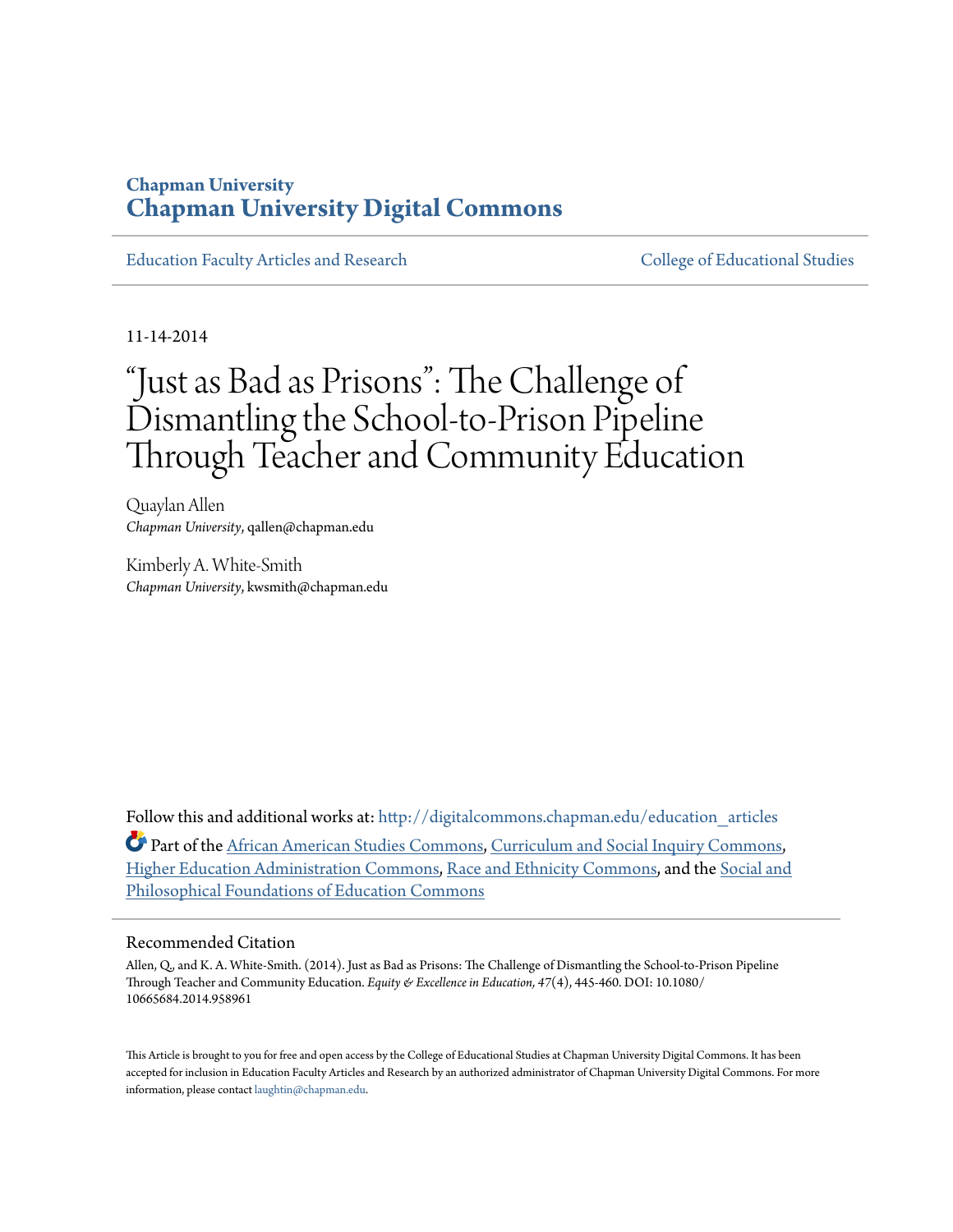# "Just as Bad as Prisons": The Challenge of Dismantling the School-to-Prison Pipeline Through Teacher and Community Education

#### **Comments**

This is an Accepted Manuscript of an article published in *Equity & Excellence in Education*, volume 47, issue 4, in 2014, available online: [DOI: 10.1080/10665684.2014.958961](http://dx.doi.org/10.1080/10665684.2014.958961).

#### **Copyright**

Taylor & Francis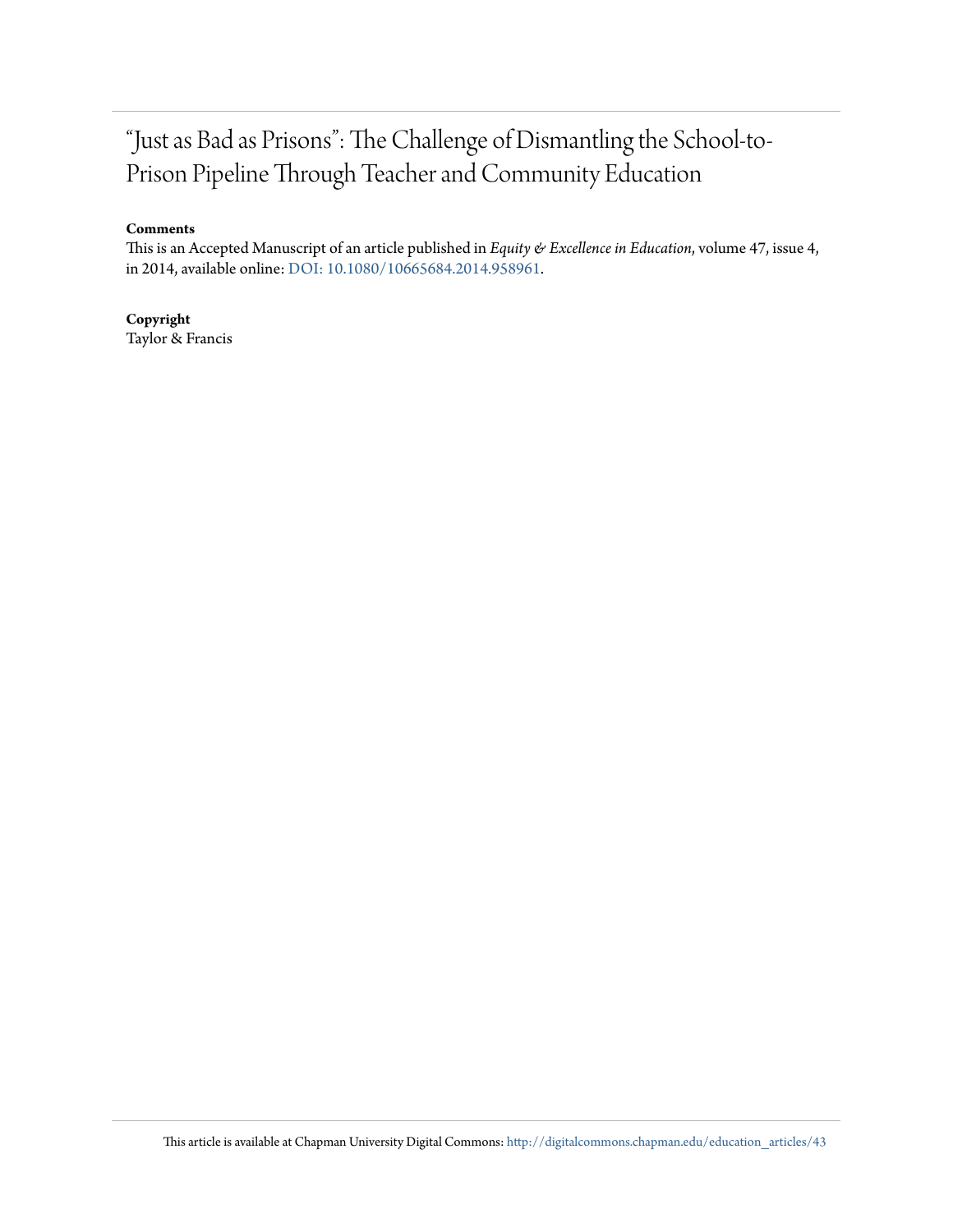"Just as bad as prisons": The challenge of dismantling the school-to-prison pipeline through teacher and community education

#### Abstract

Drawing upon the authors' experiences working in schools as teachers, teacher educators, researchers, and community members, this study utilizes a critical race theory of education in examining the school-to-prison pipeline for Black male students. In doing so, the authors highlight the particular role educators play in the school-to-prison pipeline, focusing particularly on how dispositions toward Black males influence educator practices. Recommendations and future directions are provided on how education preparation programs can play a critical role in the transformation of Black male schooling.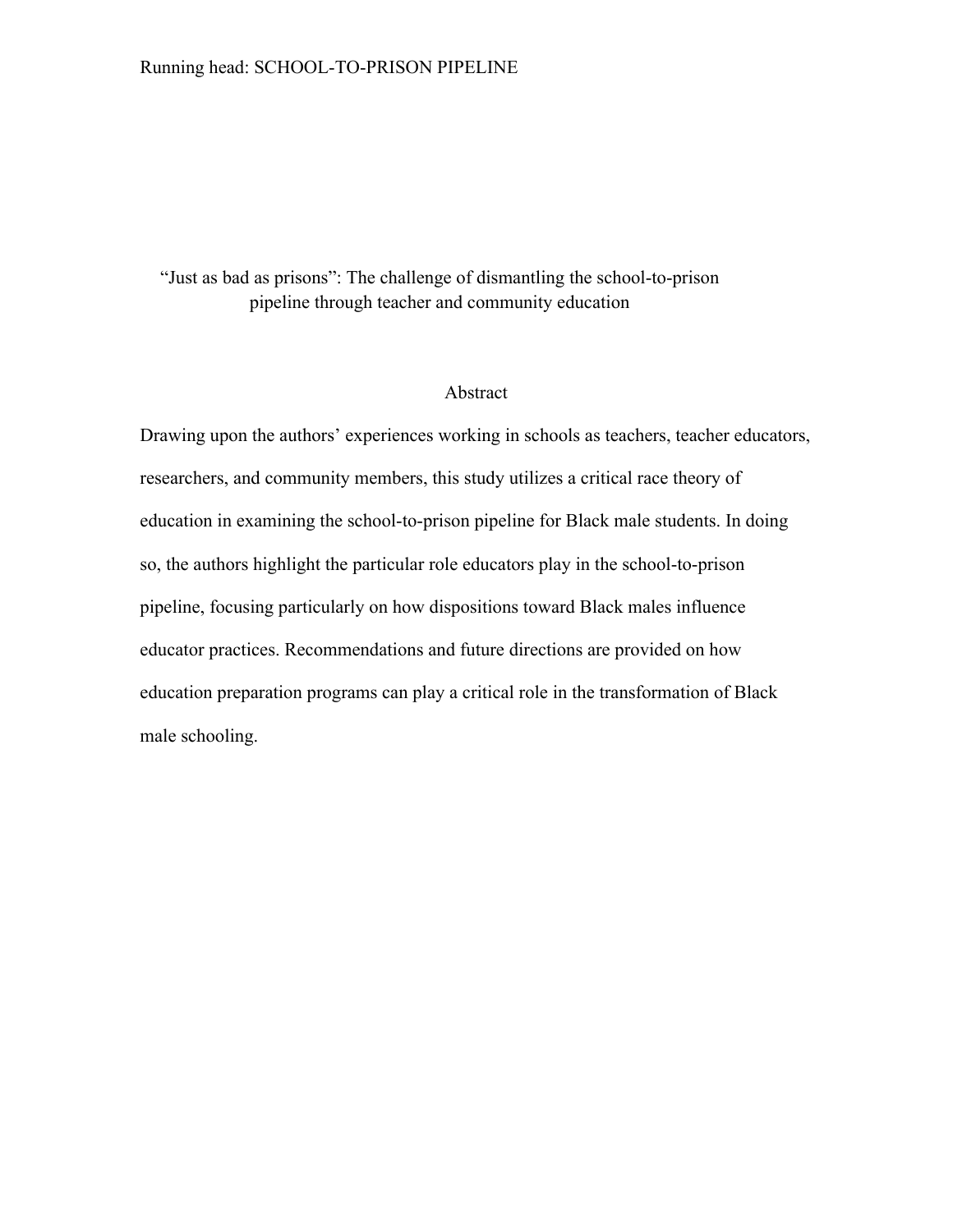## **"Just as bad as prisons": The challenge of dismantling the school-to-prison pipeline through teacher and community education**

A significant body of literature on the life outcomes of Black males examines how school practices and policies file children out of educational environments and into the criminal justice system (Aud, Fox, & Kewal Ramani, 2010; Gregory, Skiba, & Noguera, 2010; Harry & Klingner, 2006; Losen & Martinez, 2013; Nicholson-Crotty, Birchmeier, & Valentine, 2009). Indeed, many urban schools have transformed from places of learning and hope to holding cells adorned with metal detectors and heavy police presence (Price, 2009; Reaves, 2011). The impetus of this paper partly stems from personal communication between one of the researchers and her brother. The researcher was attempting to assist her sibling in picking a school for her nephew, a young Black male. Her brother exclaimed, "If you want to make it in this world you need education. He don't want to go to these regular public schools in Compton, they just as bad as prisons." (Personal Communication, November 7, 2011)

This quote captures the unspoken pressure and responsibility that Black parents feel to protect their children, especially their sons, from the negative consequences of urban schooling and the "school-to-prison pipeline. Correlative with the opinion of the father in the quote, there is evidence to support the connection between the punitive practices and restrictive culture of the public school system and the prison system, which focuses on criminalization rather than education and rehabilitation (Nicholson-Crotty, Birchmeier, & Valentine, 2009; Swain & Noblit, 2011). In fact,  $3<sup>rd</sup>$  and  $4<sup>th</sup>$  grade reading test score data, and high-school dropout rates are often used to predict space needs for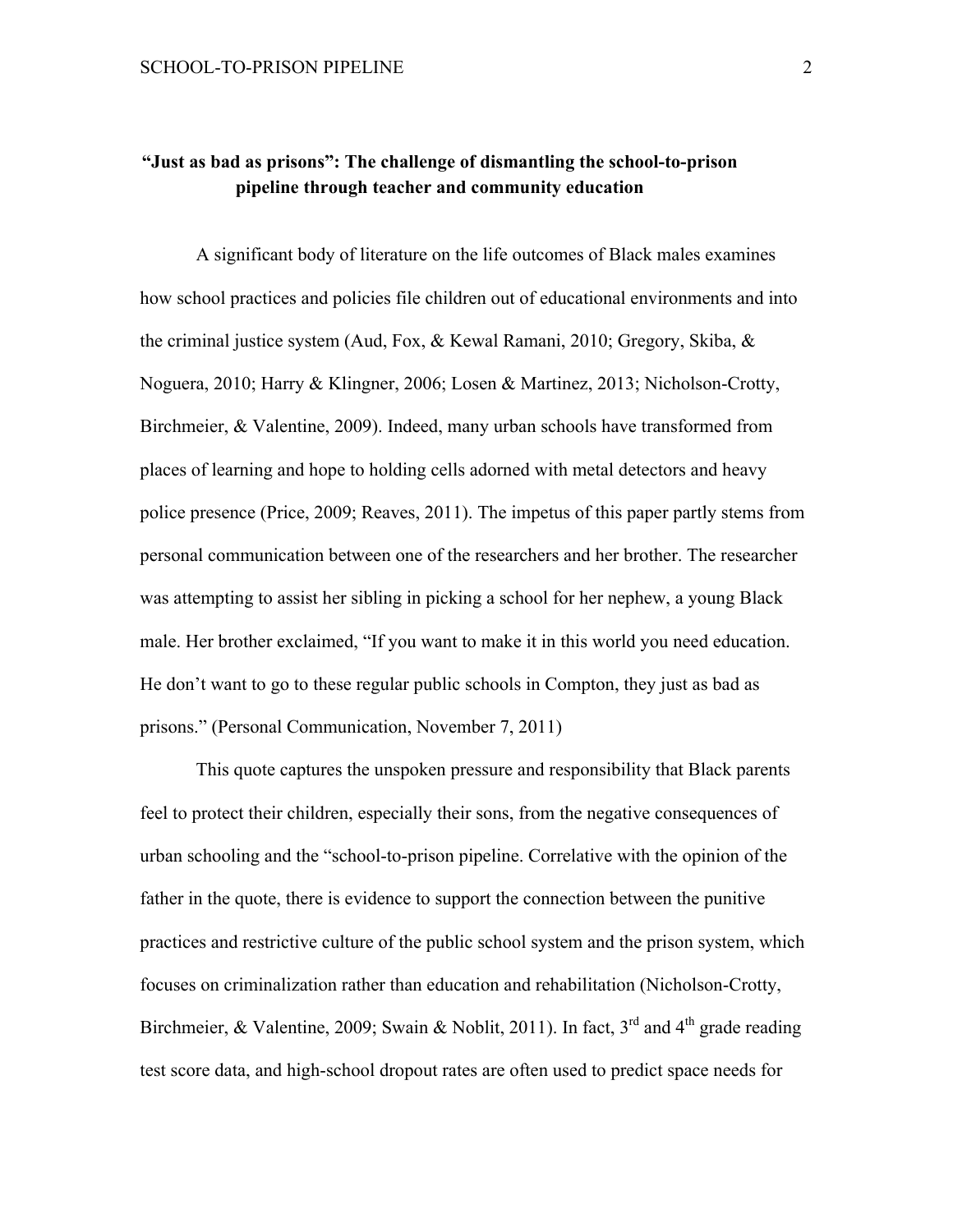state prisons (Bonstingl, 2002; Giroux, 2009). Many Black parents feel terror and dread that this system of institutionalized bigotry and racial oppression will crush their sons (Beard & Brown, 2008).

This article derives from the authors' combined years of experience working in schools in various roles: as family members, teachers, teacher educators, researchers, community members, and activists in the struggle to dismantle the school to prison pipeline. The question "What can be done to disrupt the school-to-prison pipeline?" is multifaceted and complex. In this article, we present counter-stories to offer alternative ways to examine the school to prison pipeline and to present our work as teacher educators to enrich the discussion on the school to prison pipeline. .

### **Critical Race Theory of Education and the School-to-Prison Pipeline for Black males**

School policies and practices often play a significant role in the systemic failure of Black males and their consequential placement in the school-to-prison pipeline. As elements of a stratifying institution, policy decisions and teacher practices reproduce economic and racial inequalities for many in poverty and people of color, specifically Black males (Aud, Fox, & Kewal Ramani, 2010; Cooper, 2003; Gregory & Weinstein, 2008; Losen & Martinez, 2013; Oakes, 2005). For this reason, Critical Race Theory (CRT) is particularly useful as an analytical tool to examine structural barriers that Black males face in school. As a critical theory (Horkheimer, 1972), with roots in legal studies (Bell, 1992; Crenshaw, Gotanda, Peller, & Thomas, 1995), CRT centers on race and its intersection with other identities (i.e. gender) in the examination of social and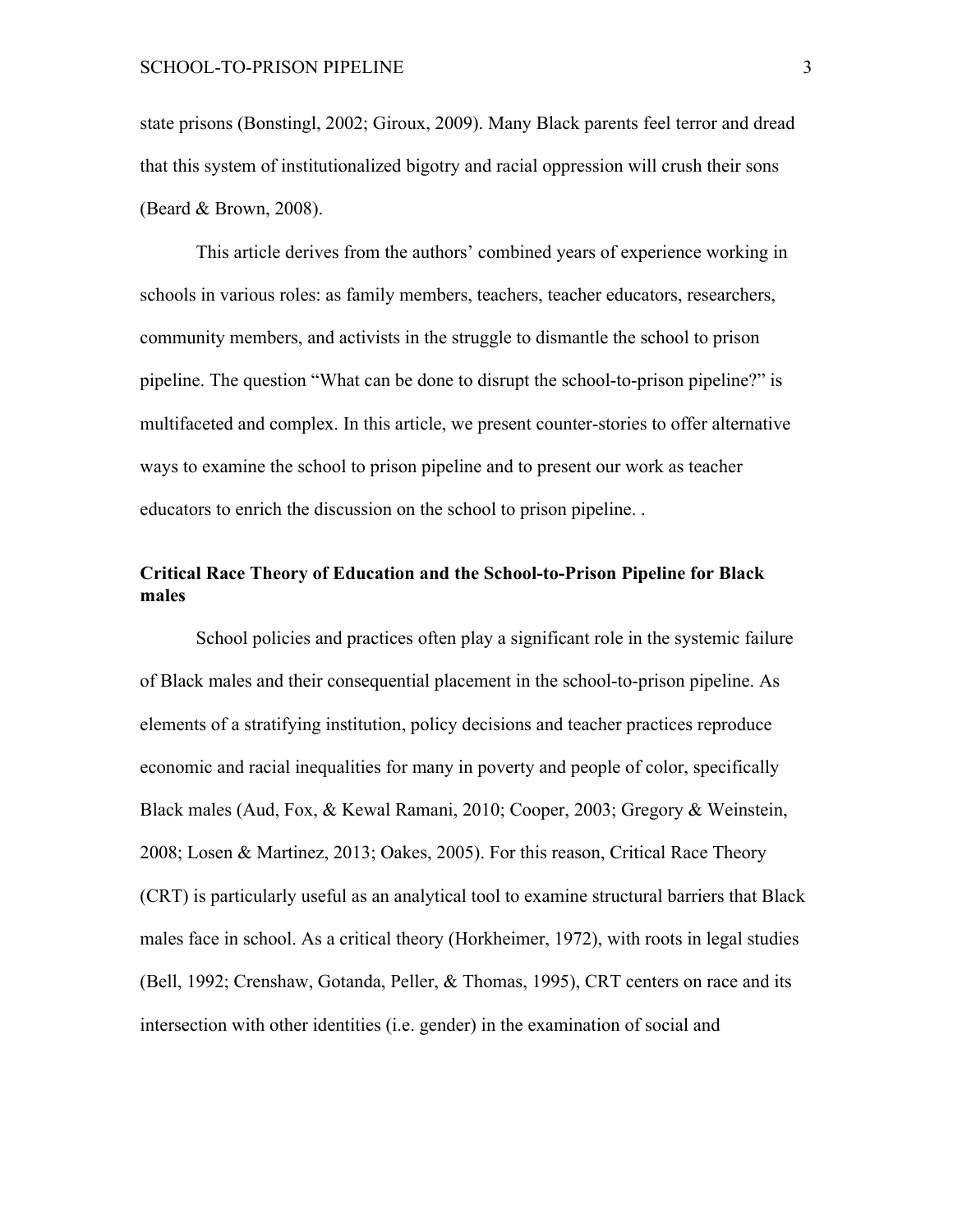institutional subordination of marginalized groups (Delgado & Stefancic, 2001; Ladson-Billings & Tate IV, 1995; Matsuda, Lawrence III, Delgado, & Crenshaw, 1993).

Pertaining to education, Solórzano (1998) describes CRT as a theory that "challenges the dominant discourse on race and racism as they relate to education by examining how educational theory, policy, and practice are used to subordinate certain racial and ethnic groups" (p. 122). The literature on CRT generally points to five major tenants of the theory which include: a) the importance of placing race and its intersection with other identities, at the center of critical examination, b) challenging dominant ideology and majoritarian narratives that claim to be universal, neutral, and colorblind, c) centralizing the experiential knowledge of marginalized groups through counterstorytelling or personal counternarratives, d) a commitment to social justice, and e) an interdisciplinary use of the theory as an analytic and methodological tool. Thus, CRT makes clear how race and gender intersect for Black males in how they encounter various school structures (Bell, 1992; Crenshaw, 1993; Delgado, 1991; Dixson & Rousseau, 2006; Ladson-Billings & Tate IV, 1995; Daniel G. Solorzano & Bernal, 2001; Yosso, 2006)

For instance, when examining school policies and Black male achievement, a critical race theory of education exposes how Black boys are disproportionally likely to attend inequitably funded public schools, have unequal access to school knowledge, and are thus likely to be sorted into lower ability academic tracks (Anyon, 1981; Bowles  $\&$ Gintis, 2002; Oakes, 2005). Though legalized racial segregation in schools is unlawful, *de facto* school segregation as a result of residential segregation (e.g. by race and class) allows school systems to act as colorblind institutions while maintaining racial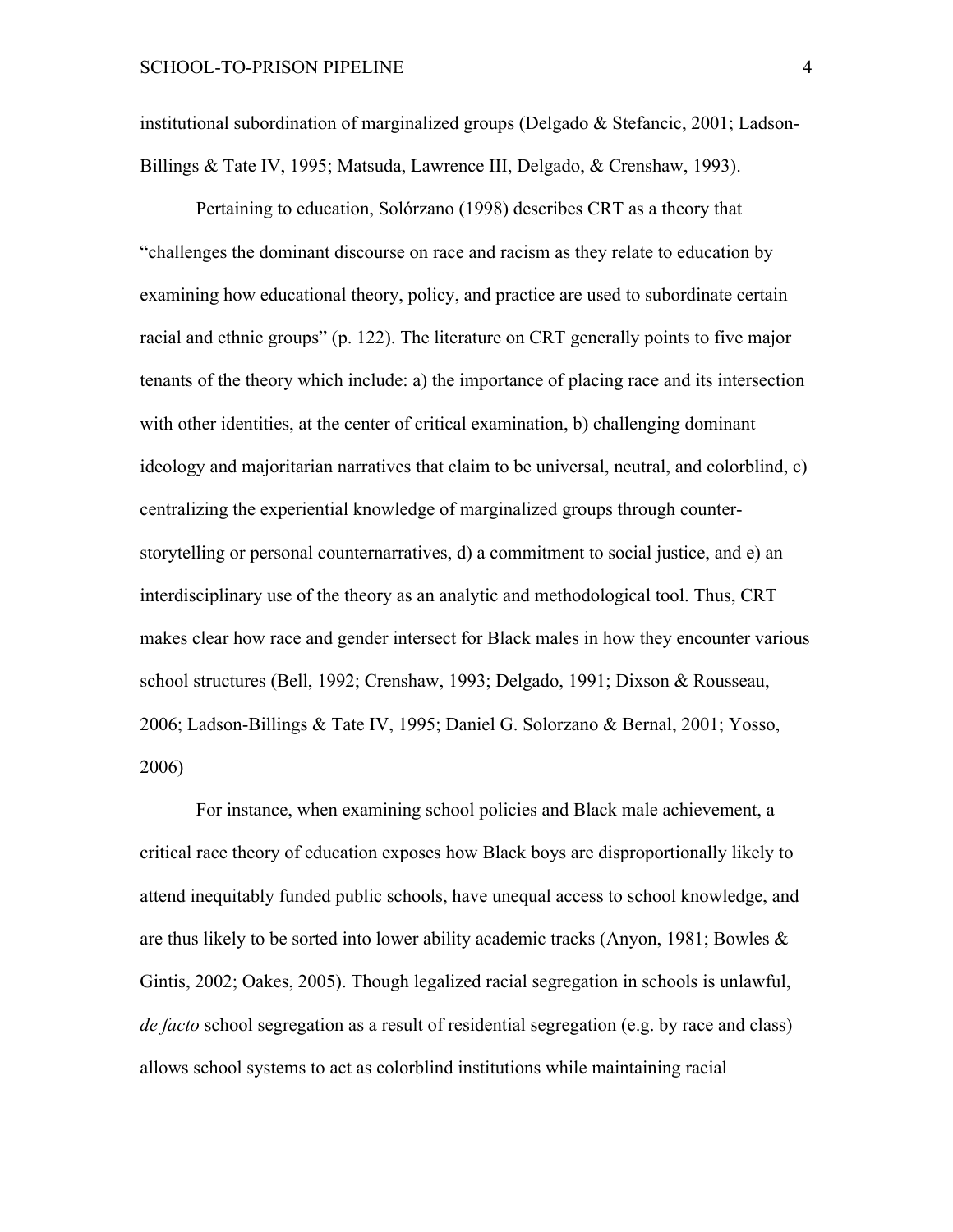inequalities through vastly under-resourced schools (Dixson & Rousseau, 2006; Ladson-Billings & Tate IV, 1995; Orfield & Lee, 2007b). In this way, the current state of racial and class school segregation indirectly contributes to the school-to-prison pipeline for Black men in that poor educational opportunities contribute to high unemployment rates and poverty, making Black males more susceptible to encounters with the criminal justice system (Hoffman, Llagas, & Snyder, 2003; Oliver & Shapiro, 2010; Pettit & Western, 2004; Sampson, 1987; Sum, Khatiwada, & McLaughlin, 2009; U.S. Department of Labor, 2013).

In addition to these macro-structural factors, individual educators also play a critical role in the systemic failure of Black males. The path towards social mobility is often dependent on what educators, as academic gatekeepers, do or don't do in their schools. To a large degree, the development of these gatekeepers begins in education preparation programs. These programs which prepare teachers, counselors, and administrators are currently comprised largely of White middle-class women from suburban upbringings (Coopersmith, 2009; Tab, 2007). This means that though the nationwide population of school children has become increasingly diverse, the educators working in these schools are largely a homogeneous group. Considering that schools have become increasingly segregated as a result of failed or reversed desegregation policies (Mickelson, 2001; Orfield & Lee, 2007a), it is likely that these prospective educators have had little meaningful cross-cultural interactions prior to entering the university (Causey, Thomas, & J. Armento, 2000; Wiggins, Follo, & Eberly, 2007), yet they will act as gatekeepers for an increasingly culturally diverse student population.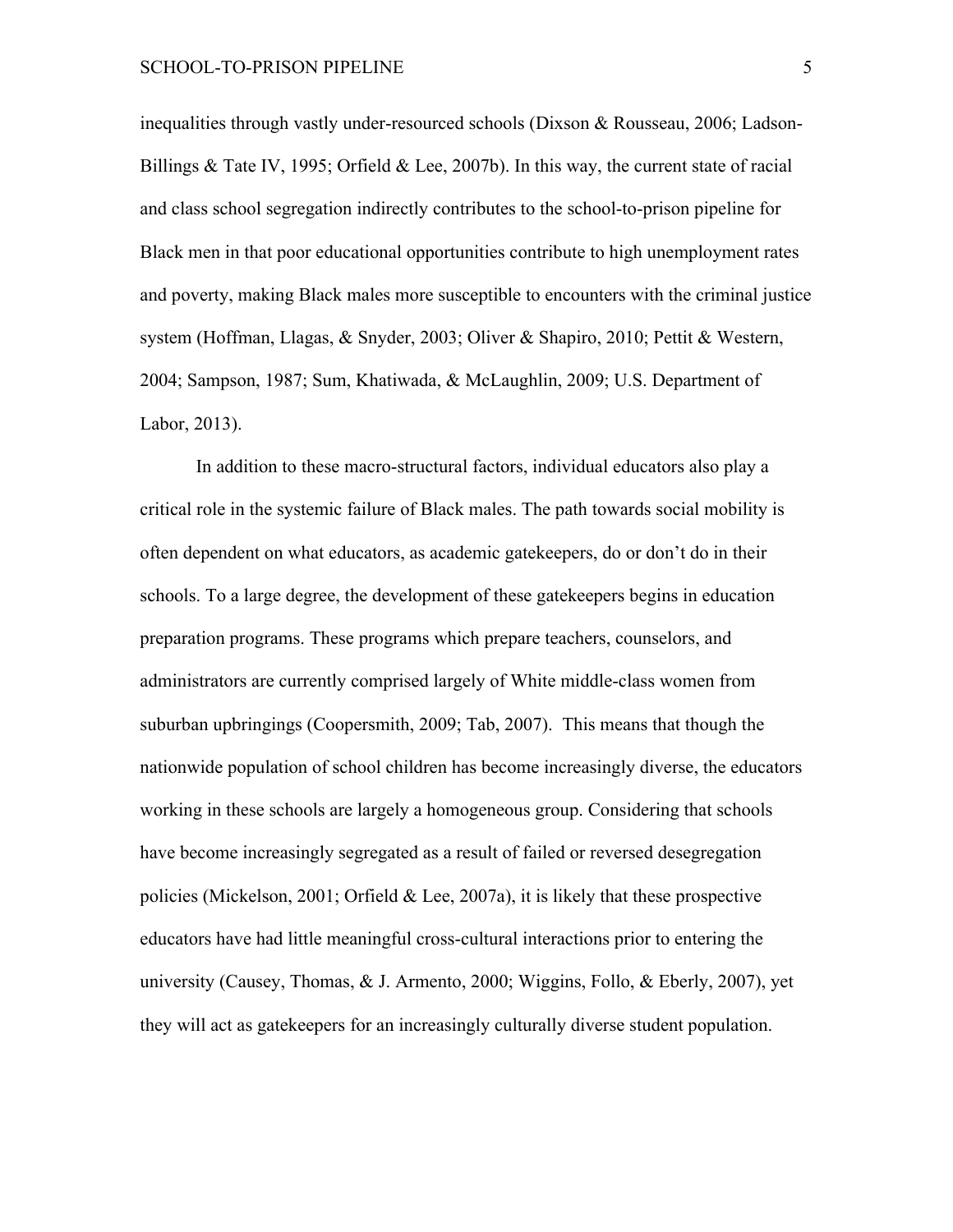Education programs are thus locations in which future educators can acquire the competencies needed to meet the needs of a diverse student population. While many teacher and counselor preparation programs require coursework and field experiences that address diversity, critical self-reflection, and cultural relevant practices, it is not clear if and how these opportunities effectively prepare teachers for work in diverse schools (Council, 2009; Holcomb-McCoy & Day-Vines, 2004; Milner IV, 2005). Furthermore, it is unclear if these opportunities help White educators understand their own role in the maintenance or disruption of school-to-prison pipeline processes. For example, in teacher preparation programs, teacher candidates may resist or show indifference to the discussion and analysis of racial issues, choosing instead to adopt colorblind approaches to viewing their students (hooks, 1995; Ladson-Billings, 1996; Milner IV, 2008), a position that according to CRT, simply camouflages the self-interests of dominant groups and maintains that status quo of inequalities. In adopting these colorblind approaches, White teacher candidates not only exonerate themselves in the maintenance of racial hegemony, but also miss out on understanding how social and institutional racism pervade the lived experiences of students of color.

The avoidance of examining the racialized "other" means that many educators rely on their own understandings of students of color, which in many cases reflect majoritarian deficit views of culture (Constantine & Gushue, 2003; Delpit, 1995; Daniel G. Solorzano, 1997; Watson, 2011). In other words, because of the lack of cultural congruence and familiarity White educators have with their students of color, they often rely on dominant but inaccurate, stereotypical and negative assumptions about the ability of their students. Deficit approaches tend to blame the victim for his social woes and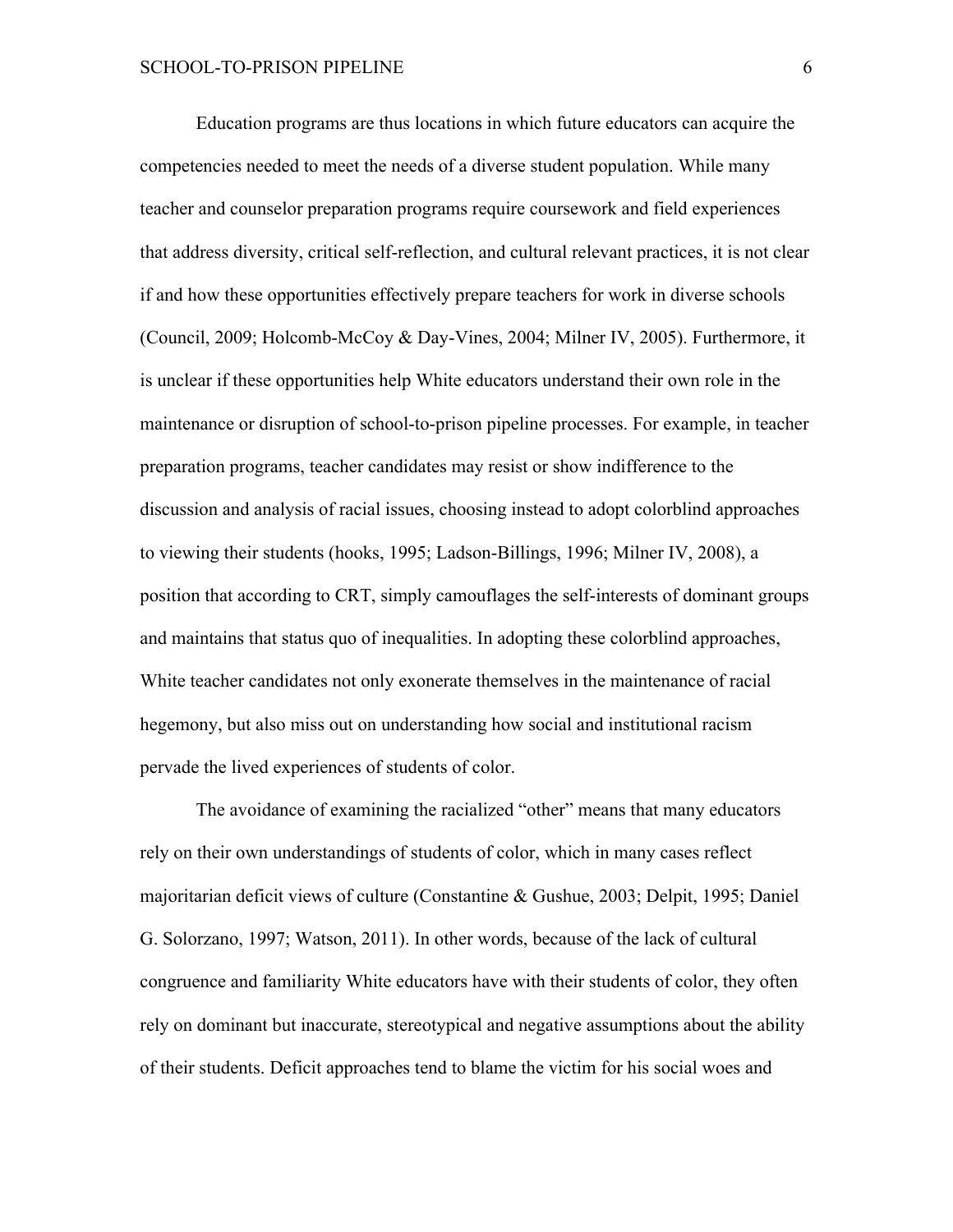#### SCHOOL-TO-PRISON PIPELINE 7

assume the student is intellectually inferior or educationally indifferent, without considering how structural impediments, such as racism, influence educational opportunity and, thus, academic outcomes. Indeed, many teacher candidates view students from low-income communities through these deficit lenses and when coursework and fieldwork experiences fail to critically examine race and class, these experiences risk reinforcing deficit views as opposed to challenging them (Melnick  $\&$ Zeichner, 1995; Vavrus, 2002).

When teacher candidates and other educators finally enter into the professional ranks, their cultural and racial incongruences and deficit views of students of color converge with existing school policies and practices in ways that contribute to the schoolto-prison pipeline. For example, as a result of racial incongruence and the overreliance on dominant discourse regarding Black males, teachers regularly perceive their Black male students as deviant and interpret Black male behaviors as overly aggressive, disrespectful, defiant, and intimidating even when the intent of these behaviors was just the opposite (Davis, 2003; A. Ferguson, 2000; Monroe, 2005). Black males are then subject to much more surveillance than their classmates as teachers grapple with their own fear of losing classroom control (Fenning & Rose, 2007; Raible & Irizarry, 2010). The heightened surveillance and misinterpretation of Black male behaviors play a critical role in Black males experiencing discipline that is unnecessary, and in many cases, harsher for them than it would be for their White counterparts (Monroe, 2005; Skiba, 2001).

For both young Black men and their parents, the realization of this type of differential treatment is a source of frustration and greatly impacts both the quality of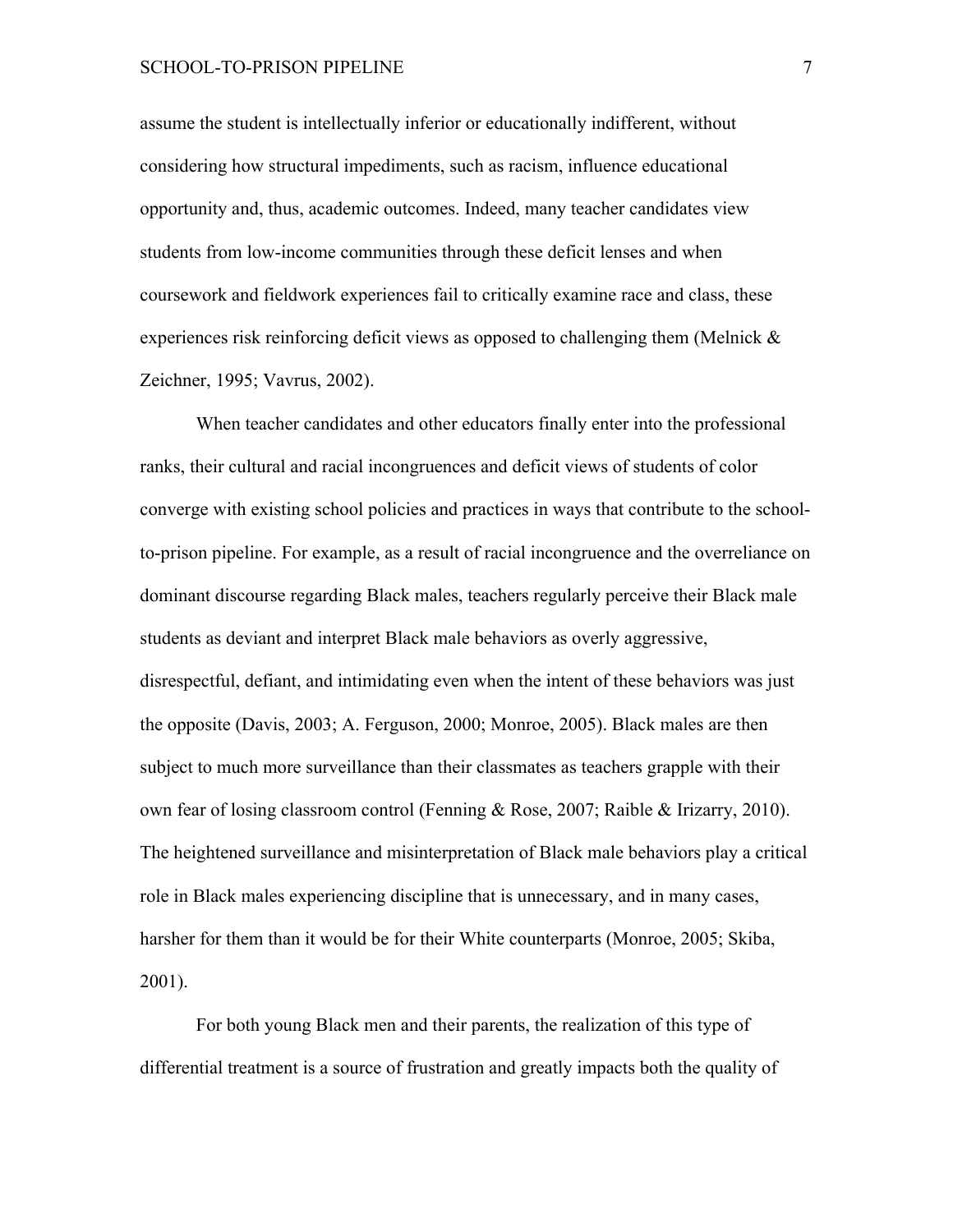their educational experience and also the academic trajectories they can ultimately take (Allen, 2013; Howard & Reynolds, 2008). The intersection of teacher biases, misinterpretations of Black male behaviors, and disciplinary policies (e.g. zero tolerance), contribute to the overrepresentation of Black males in school suspensions and expulsions (Aud, Fox, & Kewal Ramani, 2010; Gregory, Skiba, & Noguera, 2010; Losen, 2011; Swain & Noblit, 2011; Wald & Losen, 2003). Furthermore, Black boys attending schools with increased police presence on campus are much more vulnerable to punitive actions that place them directly under police custody, and into the school-to-prison pipeline (Guerino, Harrison, & Sabol, 2011; Nolan & Willis, 2011).

In a similar fashion, the fear and intimidation many teachers and administrators use to justify excessive discipline also produces similar racist and deficit views about Black male intelligence and academic capability. Teacher and school counselor bias frequently manifests itself in low expectations of Black male students as well as assumptions of academic indifference (R. Ferguson, 2005; Lynn, Bacon, Totten, Bridges, & Jennings, 2010; van den Bergh, Denessen, Hornstra, Voeten, & Holland, 2010). Such views are identified as contributing to the misclassification of Black males as students with disabilities, leading to the overrepresentation of Black males in special education or remedial programs. (National Research Council, 2002; Ford, 1998; Grantham, 2004a; Harry & Klingner, 2006; Vincent, Rollock, Ball, & Gillborn, 2012). This form of racebased tracking limits the educational and subsequent occupational opportunities of Black males, increasing the likelihood that undereducated and underemployed Black men enter into the judicial system (Sum, Khatiwada, & McLaughlin, 2009). Thus, a critical race theory of education makes clear how racial incongruence, teacher bias, colorblind school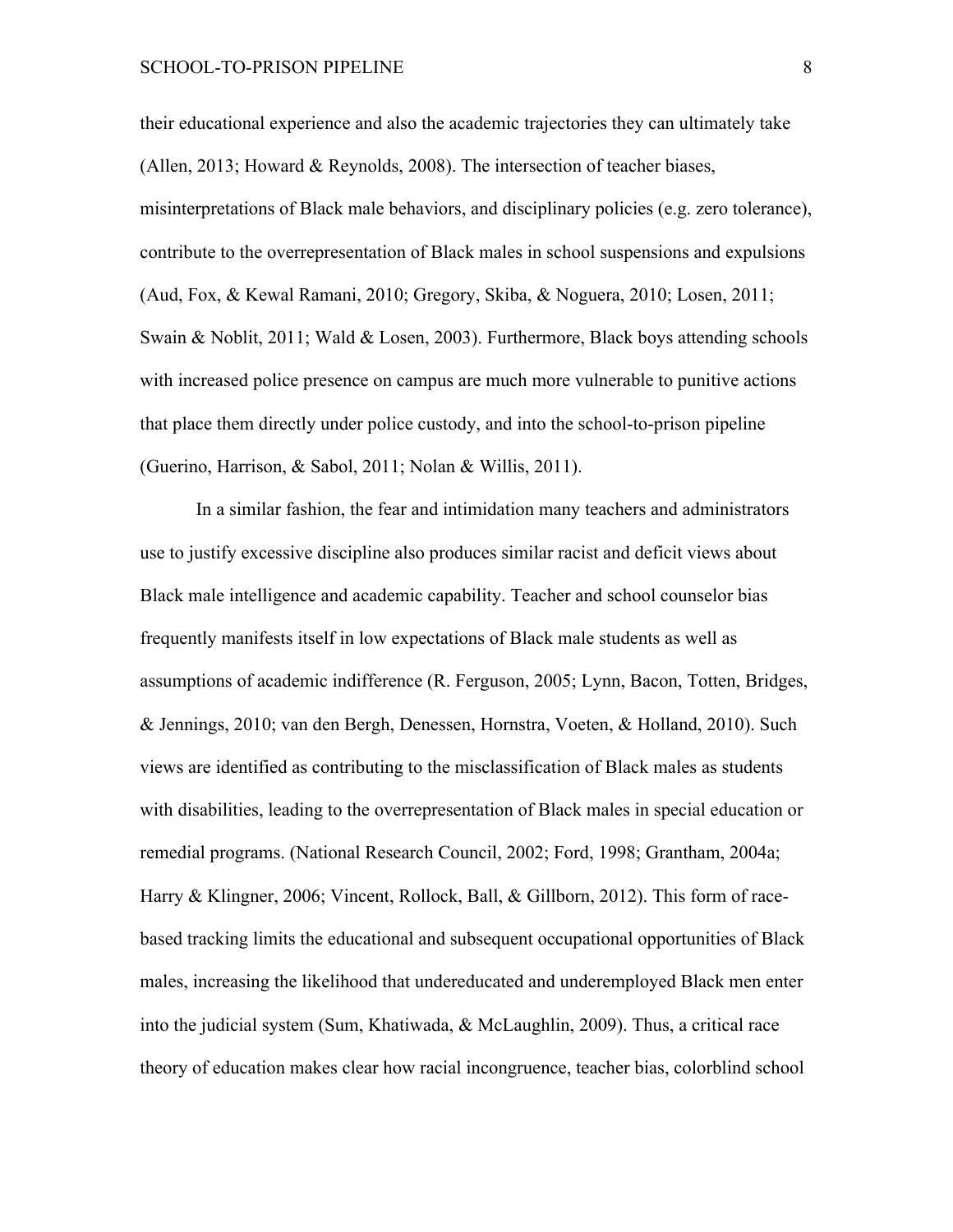#### SCHOOL-TO-PRISON PIPELINE 9

discipline policies and racialized tracking intersect in ways that deny Black males meaningful learning opportunities, limits their occupational outlooks, and disciplines them in ways that directly (campus arrests) or indirectly (poor work preparation) places them in the school-to-prison pipeline.

Finally, in addition to examining how school policies and practices subordinate certain racial groups, a critical race theory of education aims to challenge dominant ideologies and majoritarian narratives by centralizing the experiential knowledge of marginalized groups. This is achieved through counter-story telling methodologies, an important tool within CRT that examines the personal narratives from members of marginalized groups that may counter dominant and majoritarian accounts of events (Delgado, 1995; Fernandez, 2002; Harper & Davis III, 2012; Yosso, 2006). Solorzano and Yosso (2009) define counter-story as:

a method of telling the stories of those people whose experiences are not often told (i.e., those on the margins of society). The counter-story is also a tool for exposing, analyzing, and challenging majoritarian stories of racial privilege. Counter-stories can shatter complacency, challenge the dominant discourse on race, and further the struggle for racial reform. (p. 138)

In this article, we present a collection of counter-stories drawn from our work as educators and researchers that elucidate implications of race and gender for Black male students. In particular, the counter-stories come from the research studies we've conducted on Black male schooling, as well as personal stories from our own practices as teachers and teacher-educators of color. These counter-stories are analyzed using critical race theory and within the context of the existing literature on Black male schooling.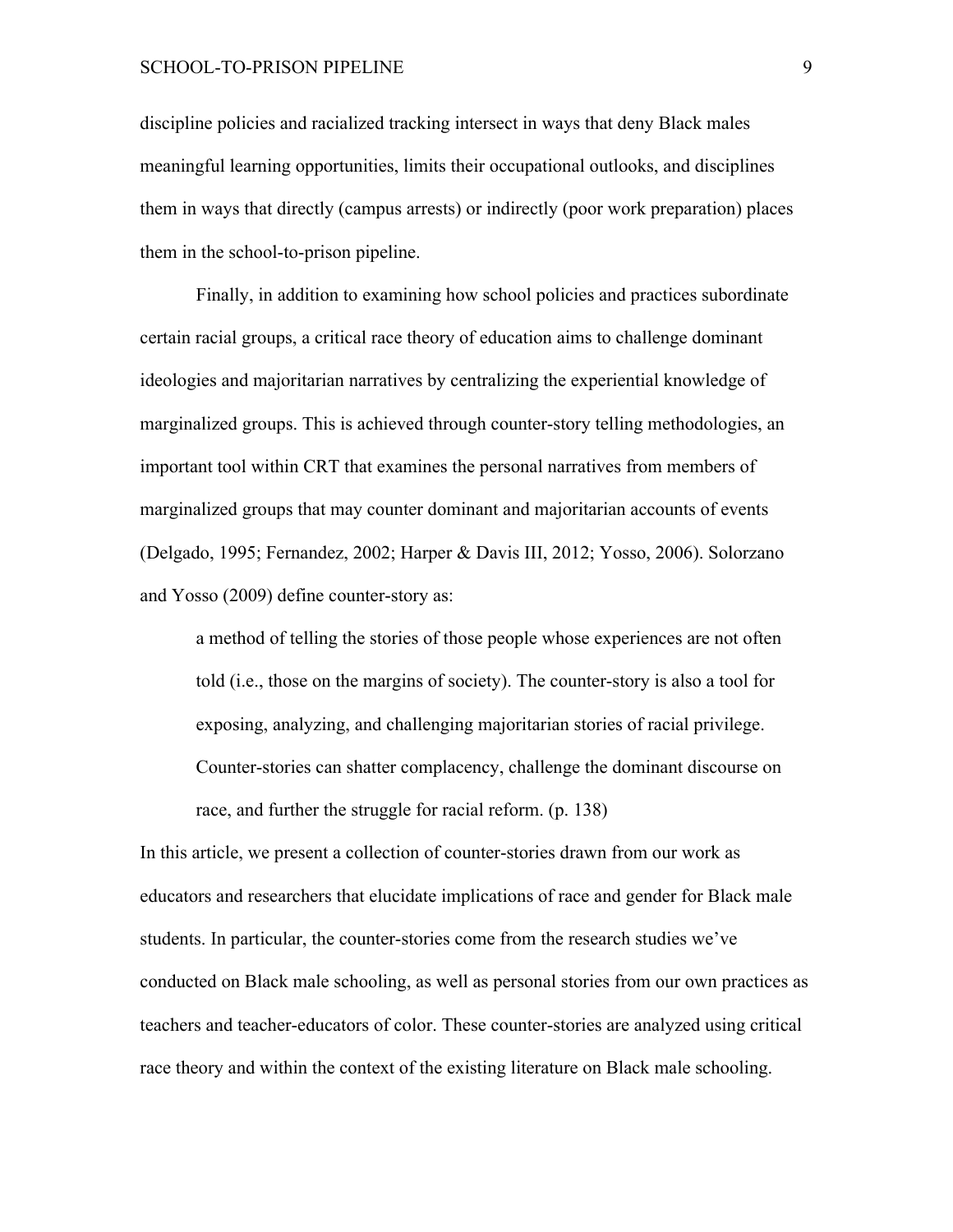#### **Concrete and steel: How pipeline construction is initiated in schools**

As conscious educators working in K-12 schools, we find systemic marginalization of Black bodies so pervasive that it takes little effort to identify instances where educators participate in the school-to-prison pipeline. This type of marginalization is engrained within school culture to the extent that it is normalized. That educators adopt normative deficit views of their Black boys by assuming deviance, low intelligence, and holding low expectations is itself a systemic problem we seek to address. In this section we present and examine a collection of counter-stories describing how educators draw upon normative assumptions of Black males and act in ways that greatly influence the academic and social trajectories of their students. Although we begin our focus on teachers, it is also understood that as a systemic problem, counselors and school administrators play a profound role in student academic success or failure (Leathwood & Jantzi, 2000; White-Smith, 2012b; White-Smith & White, 2009). Ultimately, the recommendations we will provide address how education preparation programs can serve as a site of systemic transformation for all that enter the profession.

**Teachers.** There are many factors that influence student academic outcomes, including the home environment, access to resources, student self-efficacy, and peer influences. However, the most powerful and persistent element affecting student academic outcomes is the teacher (Darling-Hammond, 1999).

The following narrative, a personal experience of one author, illustrates the connection between teacher perspectives and resultant impact:

I was hired at a school as a full-day kindergarten teacher. The school demographic was predominantly White, though to increase its student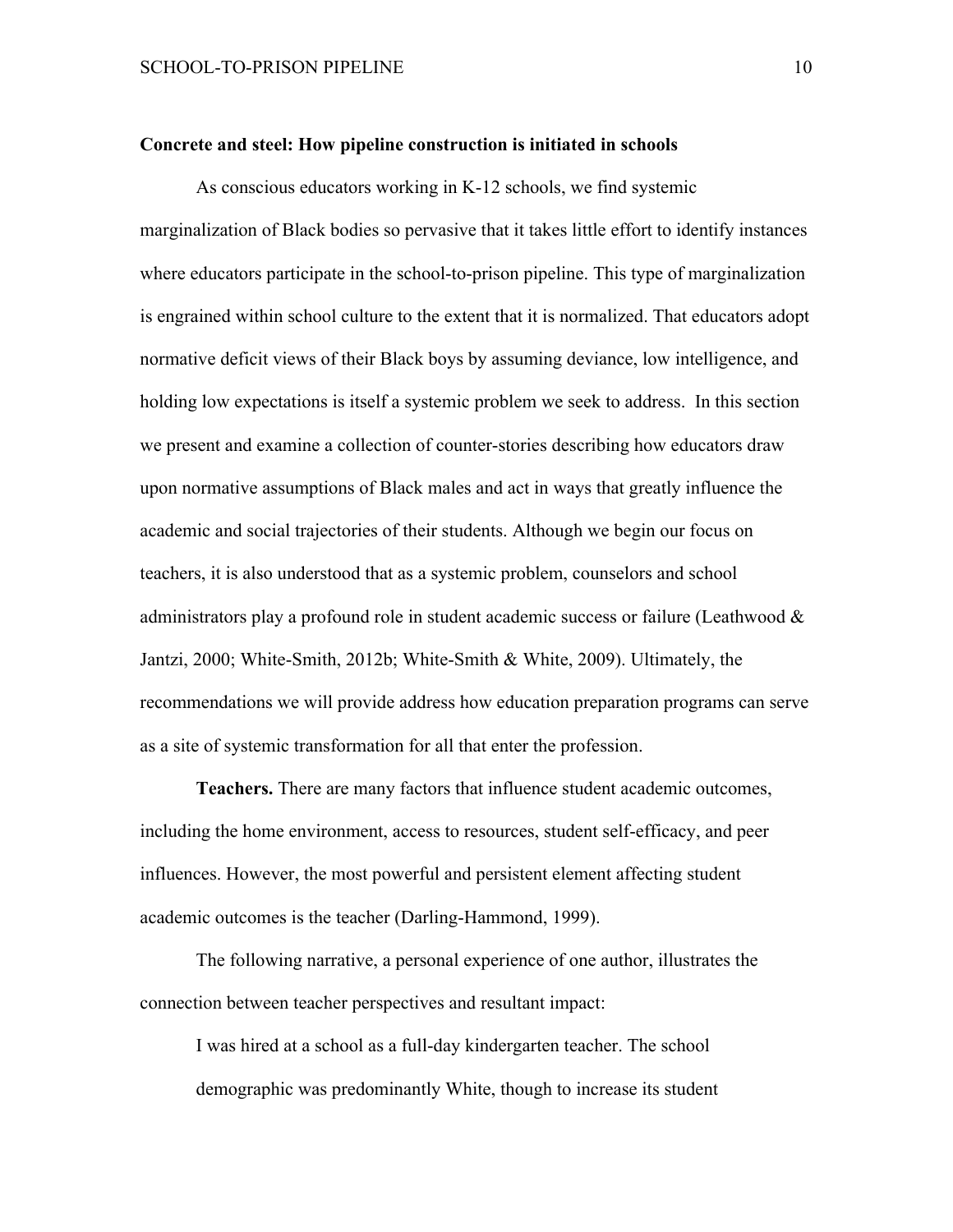diversity the school voluntarily participated in a bussing program with the surrounding local communities. Although I self-identify as Black, having one biological White parent affords me the privilege and burden that comes from phenotypically appearing racially ambiguous to others. At times I am included in conversations that I would not otherwise, if I 'looked Black.' On Monday of the second week of school, I was invited to have lunch with two other kindergarten teachers, Ginny and Karen, both White. As the conversation waned, Ginny spoke up, 'I have Annika in my class!' Annika was a new student not just to our school, but also to the country. She and her family moved to the U.S. from Switzerland and all the teachers were taken with the child's beauty when she and her parents came to register. Ginny continued [holding her hands to her face to give an angelic appearance], 'She really is amazingly beautiful. She has the most incredibly blonde hair I have ever seen and the deepest blue eyes.' Karen responded, 'You are so lucky. I wanted her in my class. I hope the other kids are being welcoming to her and treating her well.' Ginny replied, 'Oh yes. A little too well.' Ginny stood up and puffed out her chest, broadening her shoulders and making a motion with her legs as if she were walking. She stated, 'Yesterday, Craig, this BIG AFRICAN AMERICAN BOY, walks up to her and as says [using a deep, gruff voice], 'Can I play with you'? I couldn't believe it. Why would he think he had the right to touch her?' Karen asked, 'So what did you do?' Ginny responded, 'What any normal human being would do, I sat him in a corner until he learned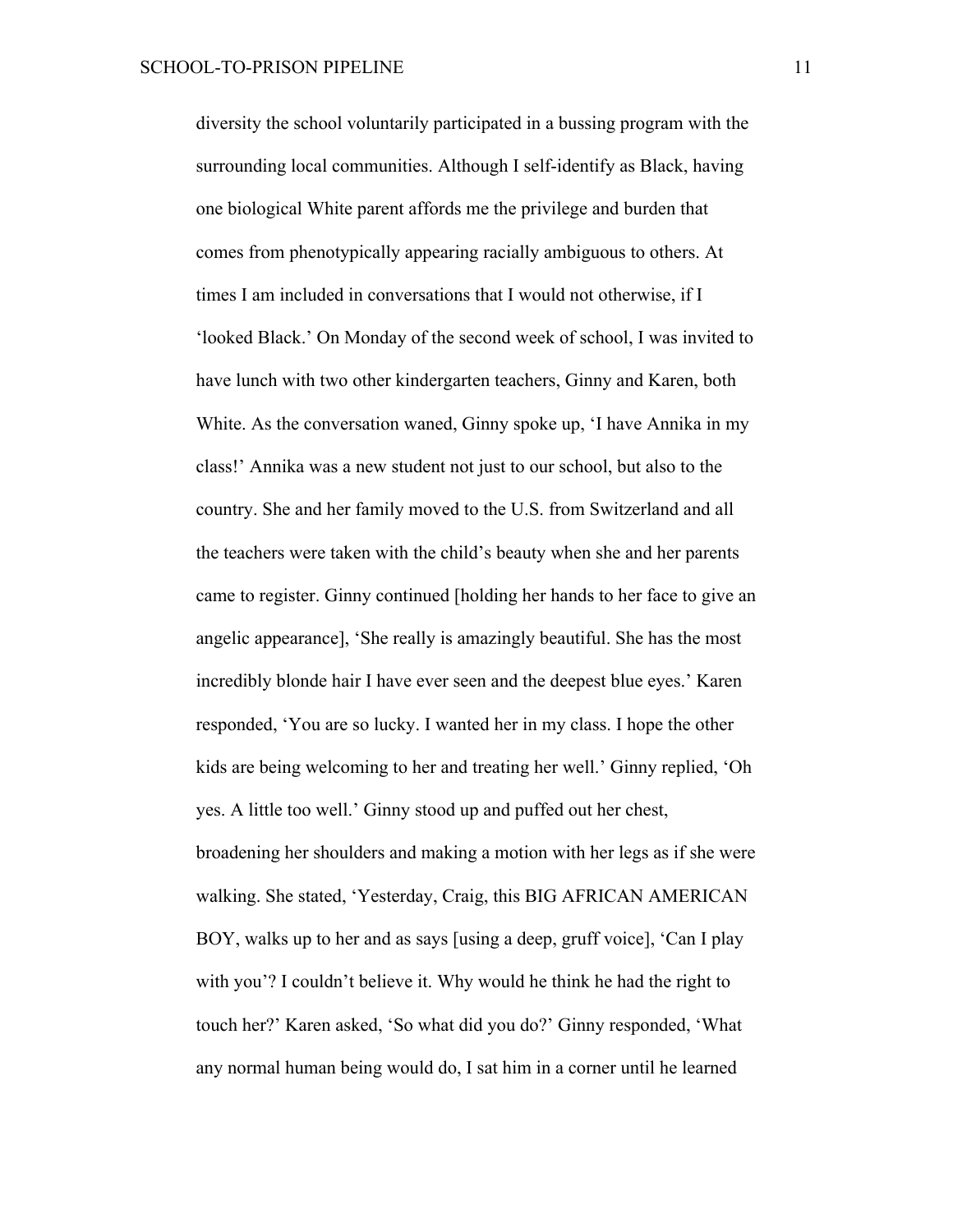some respect.' Karen turned to me, her face seething in disgust, and asked, 'Can you believe that?' I looked at her. I could feel the heat rising to my face. The anger and outrage was almost too much to contain. I whispered, 'He is 5 years old. He is a little boy.' I stood up and mimicked Ginny's movements as she mocked the young man and stated in a big voice so other teachers could hear, 'I don't have a problem with BIG AFRICAN AMERICAN BOYS being friends with beautiful LITTLE WHITE GIRLS; otherwise I would not be here.' I left the table and the two teachers behind so they could think about and discuss what I had just told them. I walked directly to the principal's office and asked for Craig to be transferred to my classroom. I explained why and the principal took care of it that day.

The teachers' assumption of the author's whiteness is evidence of both the social construction of race and how whiteness as a conferred privilege becomes a property function (Harris, 1993). By this we mean that when the teachers assumed the author was white, they conferred upon her the privilege that comes with whiteness, including the property rights of disposition, reputation and the absolute right to exclude (Ladson-Billings & Tate IV, 1995). In other words, as a perceived white person within this particular social interaction, the author's disposition was normalized as appropriately "white", was assumed reputable enough to engage in such a discourse laden with power, and was afforded the right to engage in an exclusionary discourse about Black boys.

Secondly, within this social interaction is evidence of the discursive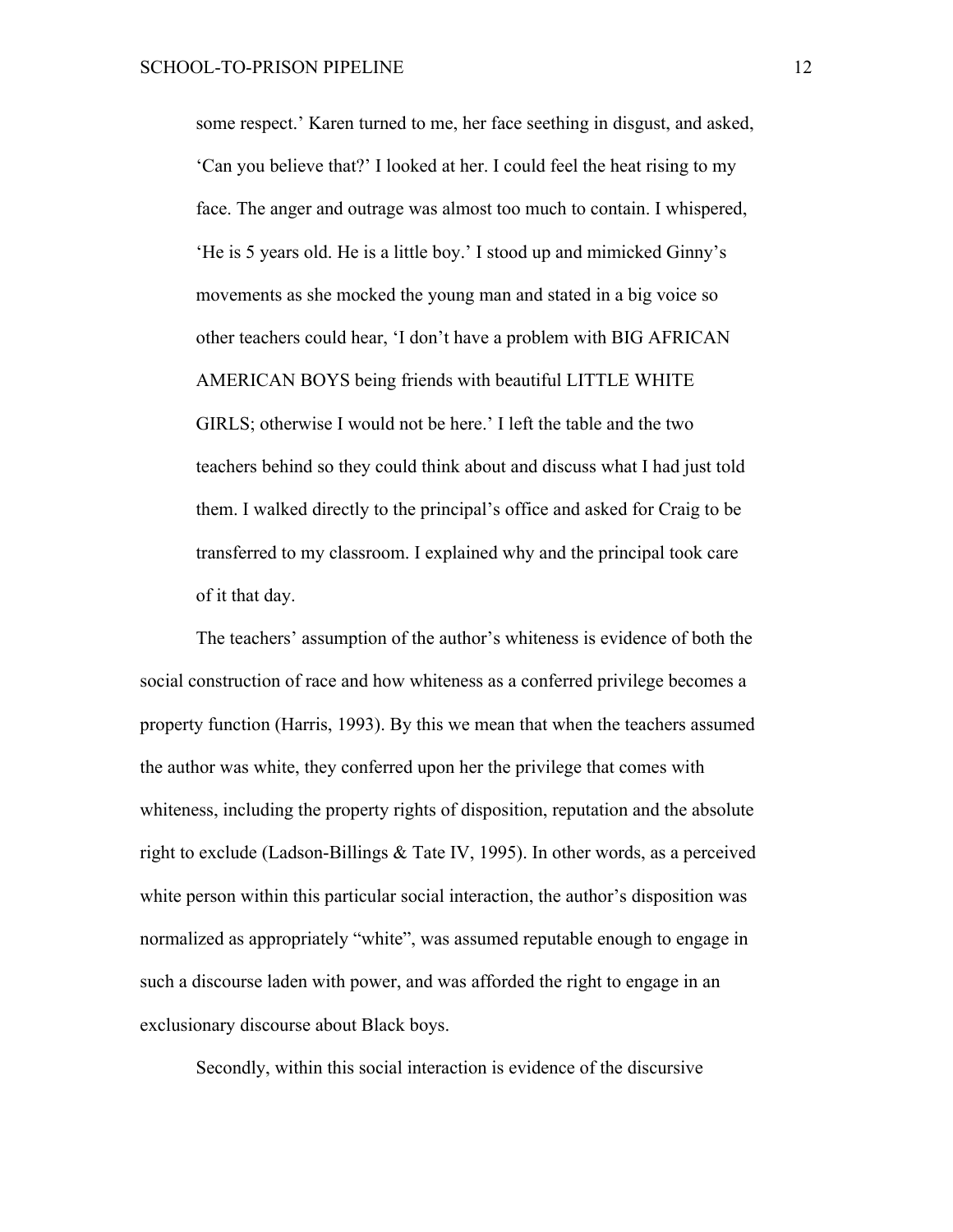practices regarding Black male ontology. Craig, the Black male student is constructed in relation to Annika, a female from Switzerland who has become white since arriving to the U.S. (Barrett & Roediger, 2003). While Annika is described through a discourse of white female innocence, Craig is described as a nuisance and threat to Annika's supposed purity. In describing both Craig and Annika in these particular ways, the teachers draw upon a deeply historical ontological reasoning of Black male deviancy and racial inferiority (Fanon, 1967; hooks, 2003; Yancy, 2005), where even Black boys in kindergarten are hypersexualized and considered a threat to white female sexuality.

Finally, the early childhood years (preschool through third grade), are a critical time in the developmental trajectory of children. Factors that impact Black boys' status in early childhood settings include teacher beliefs, expectations, and behaviors (Rashid, 2009). There is evidence that teacher ideologies, particularly the criminalization of Black boys, contribute to how Black boys are disciplined, surveilled on campus and afforded equitable learning opportunities (Aud, Fox, & Kewal Ramani, 2010; Gregory, Skiba, & Noguera, 2010; Losen, 2011; Swain & Noblit, 2011; Wald & Losen, 2003). In the presented counter-story, the teachers criminalized behavior that is typical and positive for a kindergartener; Craig was proactively making friends, welcoming a new student, and politely asking to play. However, the teachers attempted to extinguish this behavior by using the exclusionary practice of in-class punishment.

The attitudes of these particular teachers seem to not only contribute to how Black masculinities are constructed and policed in school, but also point to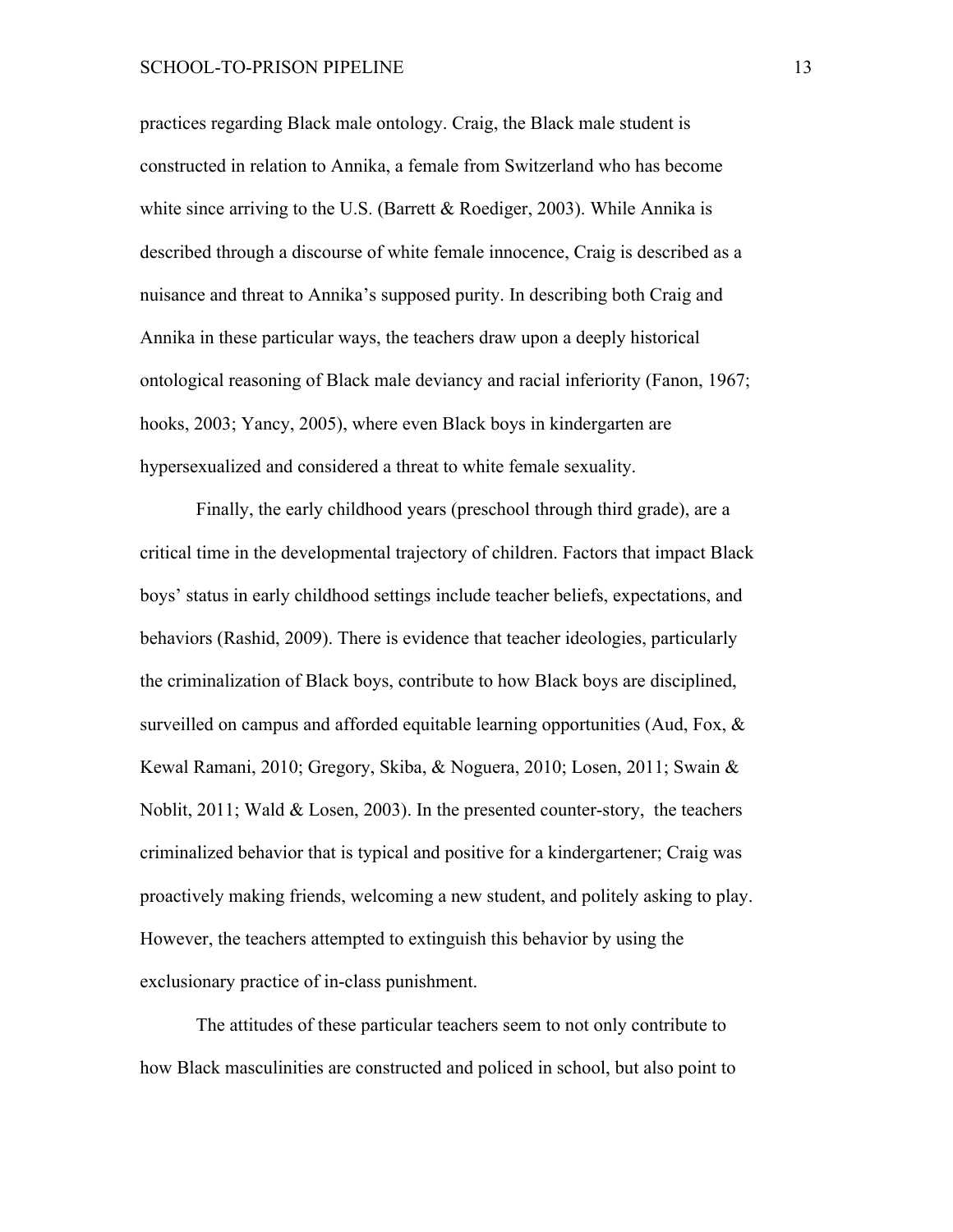#### SCHOOL-TO-PRISON PIPELINE 14

how teacher ideologies shape how they talk and interact with their Black male students (R. Ferguson, 2005; Gregory, Skiba, & Noguera, 2010; Lynn, et al., 2010). The persistent disproportionate use of exclusionary discipline by teachers contributes to the systemic failure of Black boys, and further exposes them to similar discipline within the juvenile justice system (Nicholson-Crotty, Birchmeier & Valentine, 2009).

**Counselors.** Like teachers, counselors and school administrators also play implicit but vital roles in the systemic failure of Black males (White-Smith, 2009). For example, at a racially diverse high school in which one author was observing (Allen, 2010a), there had been a recent overhaul of the school counseling department. For years, Black parents had accused school counselors of contributing to a racialized academic tracking system where Black students regularly found themselves in lower ability or special education programs. Both students and parents at the school shared stories of apathetic counselors who drew upon deficit approaches to determine the academic capabilities of students of color.

In response to these accusations, the school administration hired counselors who had multicultural counseling competence and were better prepared to work with culturally diverse populations. Some of these counselors were people of color themselves. A mother shared her relief with the author regarding the new hires, recounting a situation with her own son, a high achieving student. She explained her son inquired of his previous counselor about enrolling in a foreign language course, to which the counselor responded that the course might be too hard and should not be taken. Instead, the counselor suggested a vocational track course that would not have counted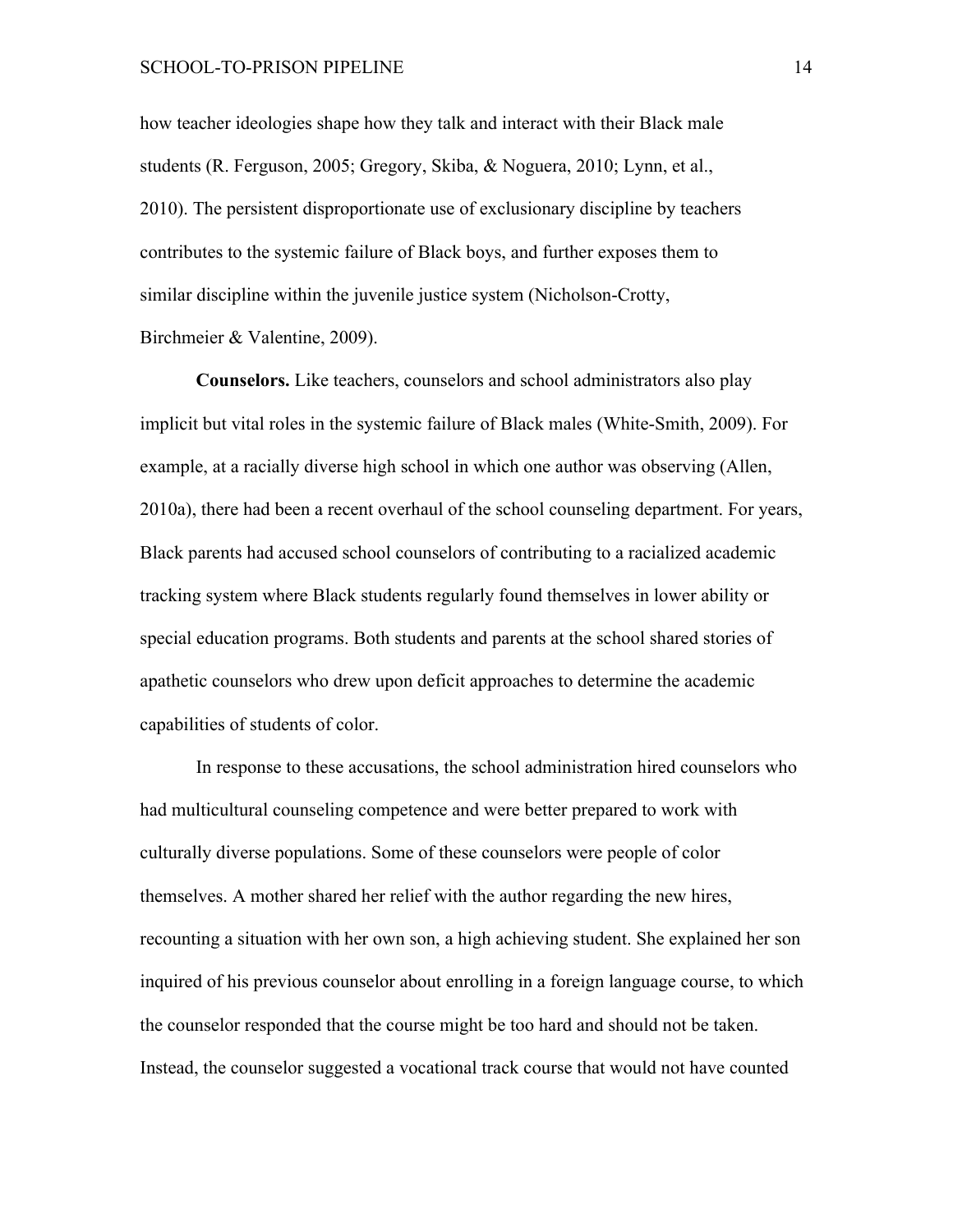toward any of the statewide university requirements as the foreign language course would. This outraged the mother, who demanded of the vice principal and counselor that her son be enrolled in the desired class, in part precipitating the change of school counselors.

This scenario is also consistent with the experience of another Black family participating in an earlier study of Black male students attending secondary schools (Allen, 2010b). Lynette, a lower-middle-class single mother of three children shares a similar frustration with school counselors as she describes the outcome of a career counseling session her son Andrew, student with a 3.0/4.0 grade point average, had with his school counselor.

... he came home and I was so excited because I thought, 'Great! They're going to have it all mapped out'...she [the counselor] says 'You know, there's a lot of 4.0 students, there's none of [those scholarships] available to you right now. Your grades aren't that high, but if you want to think of a community college, if you want to play football, that would be okay for you, but let me get you some brochures.' And she handed him the technical brochures for technical places. Like automotive school!? [laughs] And there is nothing wrong with that if Andrew excelled at it. But to not even say there is a road for you to follow. You need to reach your highest potential or to even offer that opportunity? I heard him talk and I was stunned. And I was livid (p. 133).

Both of these situations point to specific moments where Black males are excluded from educational opportunities, despite their previous academic achievements. The examples also highlight the way school counselors in secondary education often intentionally or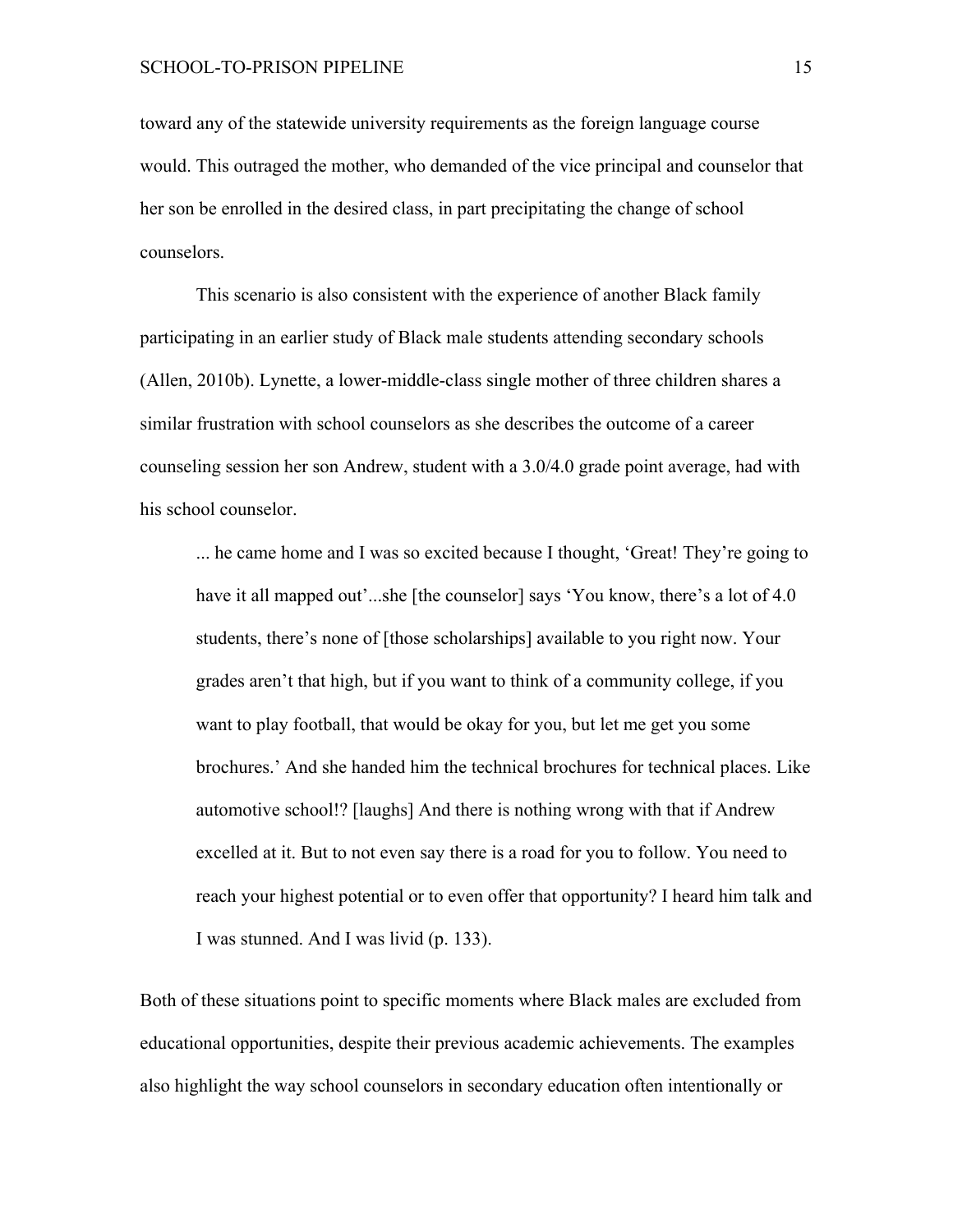unintentionally act as gatekeepers to their students (Banks, 1978; Erickson, 1975). Like teachers, counselors are able to create moments of either inclusion or exclusion (Lareau & Horvat, 1999) for Black males, by either opening or closing doors to educational advancement and social mobility.

These examples must be understood within the context of the prevailing research literature, which reveals that Black male youth are often denied meaningful educational opportunities, where they are tracked out of upper ability or college preparatory programs and into remedial, vocational or even special education programs (Catsambis, 1994; National Research Council, 2002; Darling-Hammond, 1994; Ford, Grantham, & Whiting, 2008; Grantham, 2004a, 2004b; Harry & Klingner, 2006; Hrabowski III, Maton, & Greif, 1998; Linnehan, Weer, & Stonely, 2011; Oakes, 2005). While majoritarian discourses favor cultural impediments to explain academic placement,(Herrnstein & Murray, 1994; Mitchell, 2013), CRT exposes micro-level structural factors, such as academic gatekeeping that tend to disproportionally impact Black males and perpetuate racial subordination.

However, the responses by parents and school personnel to these unjust practices provide insight into how schools might be transformed for the benefit of Black males. For instance, in the first example presented, the parents demonstrated agency through the presentation of their own counter-stories. By contesting dominant assumptions of their sons and activating their own cultural capital by making their concerns known to the schools, the parents were able to influence school process by advocating for the hiring of a more culturally aware counseling staff. Similarly, there is hope in how educators, and particularly counselors, are starting to be trained in culturally relevant and socially just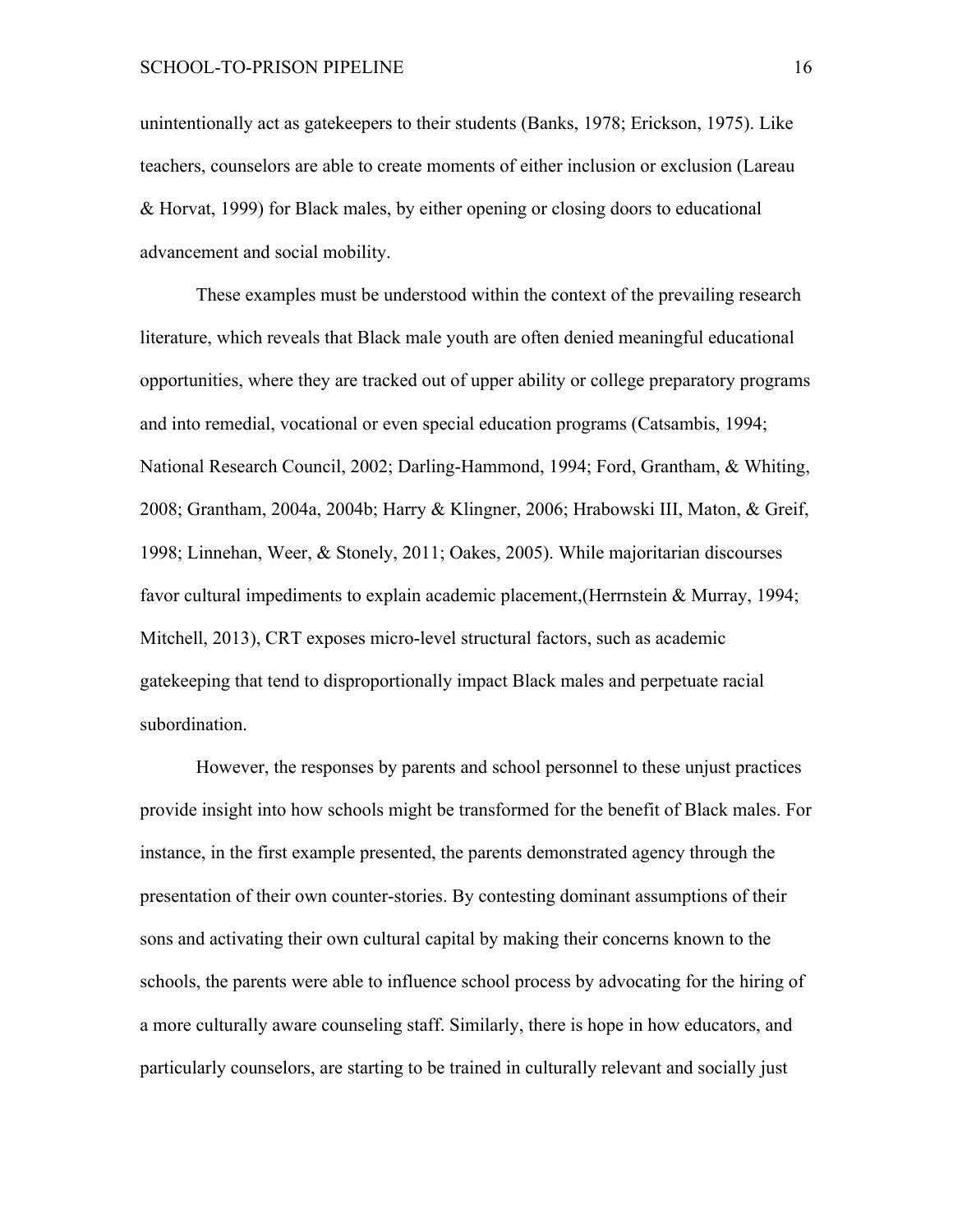practices (Holcomb-McCoy & Day-Vines, 2004; Sue, Arredondo, & McDavis, 1992). Thus the school's hiring of counselors who were trained to work with culturally diverse populations presents the type of opportunities toward systemic change made possible through education preparation programs.

**School administrators.** A similar hope then, must also be identified for school administrators who are no less likely to adopt deficit views of their student populations (White-Smith, 2012a, 2012b). However, as school leaders, their beliefs about Black males and the corresponding environmental cues within the school campus become a meaningful part of the hidden curriculum, where Black youth come to learn what they can expect of the future. In some cases, the environmental cues regarding Black male deviancy are blatant (e.g. increased police presence on campus) as school administrators implement practices that unjustly target Black males.

In a particular study of Black middle-class males (Allen, 2013) the principal of a racially diverse school in a middle-class suburb invited local police and sheriff authorities to a monthly parent meeting specifically for Black parents. The purpose of inviting law enforcement was to inform the parents of how to address gang violence, but to the parents it appeared to be a "witch-hunt" of Black male students and a way to further incarcerate more Black bodies. Mr. Mensah, a father at this meeting, best reflects this tension:

I went to a meeting. They were talking about gang violence…and I heard the whole spiel, Glenpark police, Glenpark sheriff, the county sheriff, detectives, the whole nine yards and they're telling all the parents what to look for. The hats and if there are tattoos or the cuts in the eyebrows, and they're telling all these things to look out for and I'm sitting there and I just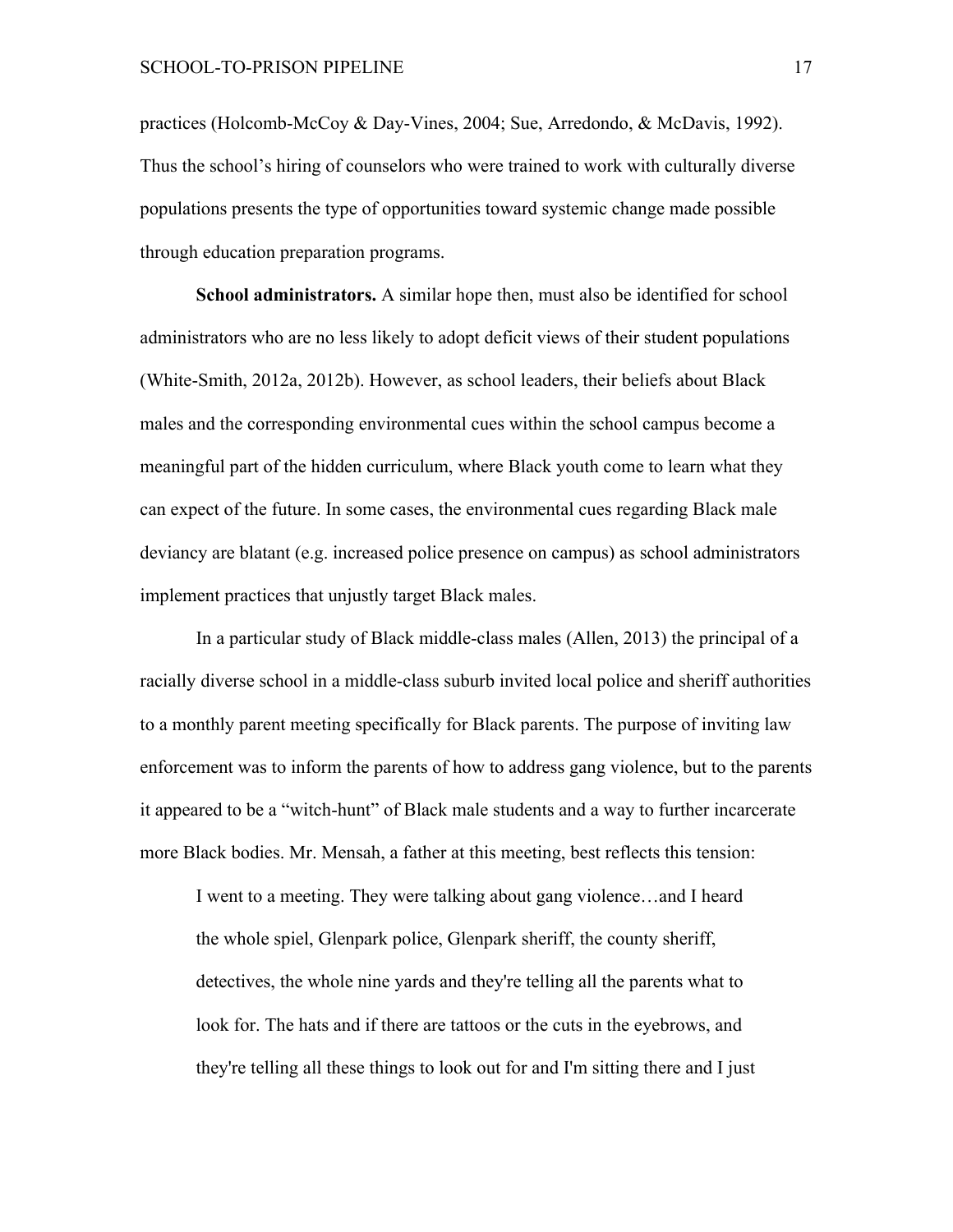couldn't take in no more and I had to really calm myself because I was going to be yelling and my voice was shaking and I said, 'You know? I've sat here for 45 minutes to an hour and I listened to you and all you police and detectives say what to look for in the kids…This witch-hunt, what you're doing, is kids. These are kids that live in \$600,000 homes, million [dollar] homes. But because this is the fad to dress like this, now you're telling the parents to look at their kids as gang members and not as kids anymore, that can be changed or influenced. You're saying this is what you look for and when you find it call us so we can take your kids away. And I said because all you've done is you've told me to hold on to my kids that much closer because what you're trying to do is arrest them and get rid of them' (p. 180).

Mr. Mensah's counter-story points to a unique intersection of race, class, gender, and youth culture for the Black males at this school (Allen, 2013). Even though these students attended a middle-class suburban school and largely came from middle-class homes, they and presumably their parents were still subject to racial profiling by law enforcement, further highlighting the endemic nature of race and racism.

While the invitation of law enforcement to a parent meeting specifically for Black parents may have been perceived by school administrators as politically neutral, it was clear to Mr. Mensah that administrators supported a campus environment of distrust and surveillance. The presence of law enforcement on urban and racially diverse school campuses continues to grow, as police forces are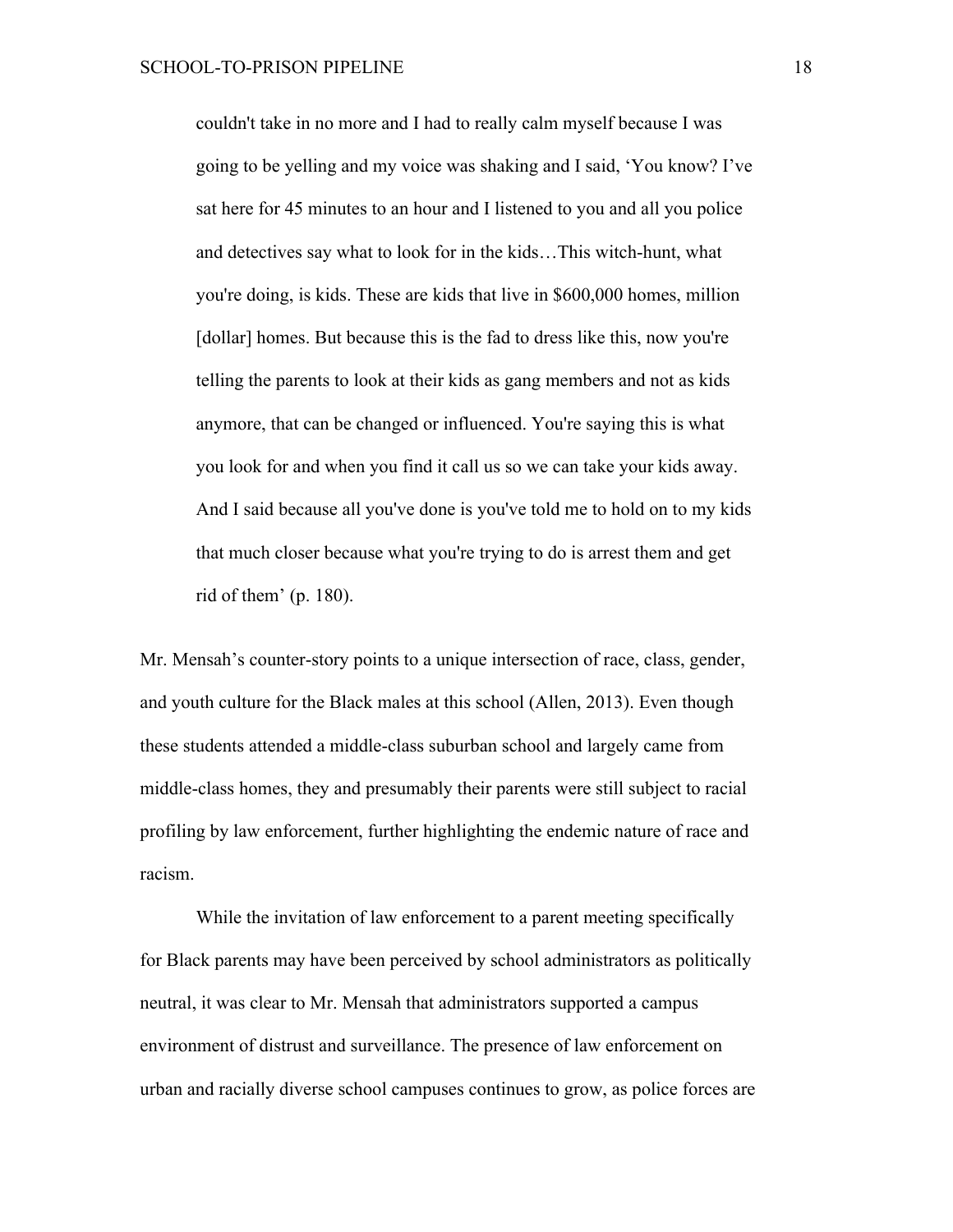called upon to be community liaisons or to maintain order within the school (Price, 2009; Reaves, 2011). The increasing presence of law enforcement also places the Black male body under excessive surveillance and regulation (Foucault, 1979). Where the school once solely handled infractions such as dress code violations or class disruptions, these events are now subject to police observation, intervention, and criminalization (Losen & Martinez, 2013; Nolan & Willis, 2011; Theriot, 2009). And since Black boys are disproportionally disciplined (often for minor or subjective infractions), police presence on campus only subjects Black male students to increased encounters with law enforcement policies and practices, directly placing Black boys into the criminal justice system (Noguera, 2003; Price, 2009; Theriot, 2009).

This incident, along with the others presented, are just a few examples of the many ways Black males encounter the school-to-prison pipeline (Ayers, Dohrn, & Ayers, 2001; A. Ferguson, 2000; Gibson, 2002; Harry & Klingner, 2006; Noguera, 2003). However, the examples presented also point to particular settings from which we can endeavor to dismantle this pipeline. Because the teachers, counselors, and administrators largely come through education programs, we argue this is a location where school barriers to Black males can be addressed. Specifically, undergraduate education programs can prepare educators with the competencies and dispositions needed to work with culturally diverse populations, particularly Black males (Gay, 2002; Howard, 2001; Ladson-Billings, 1995). In the next section we provide recommendations for practice using our own approach to preparing future educators.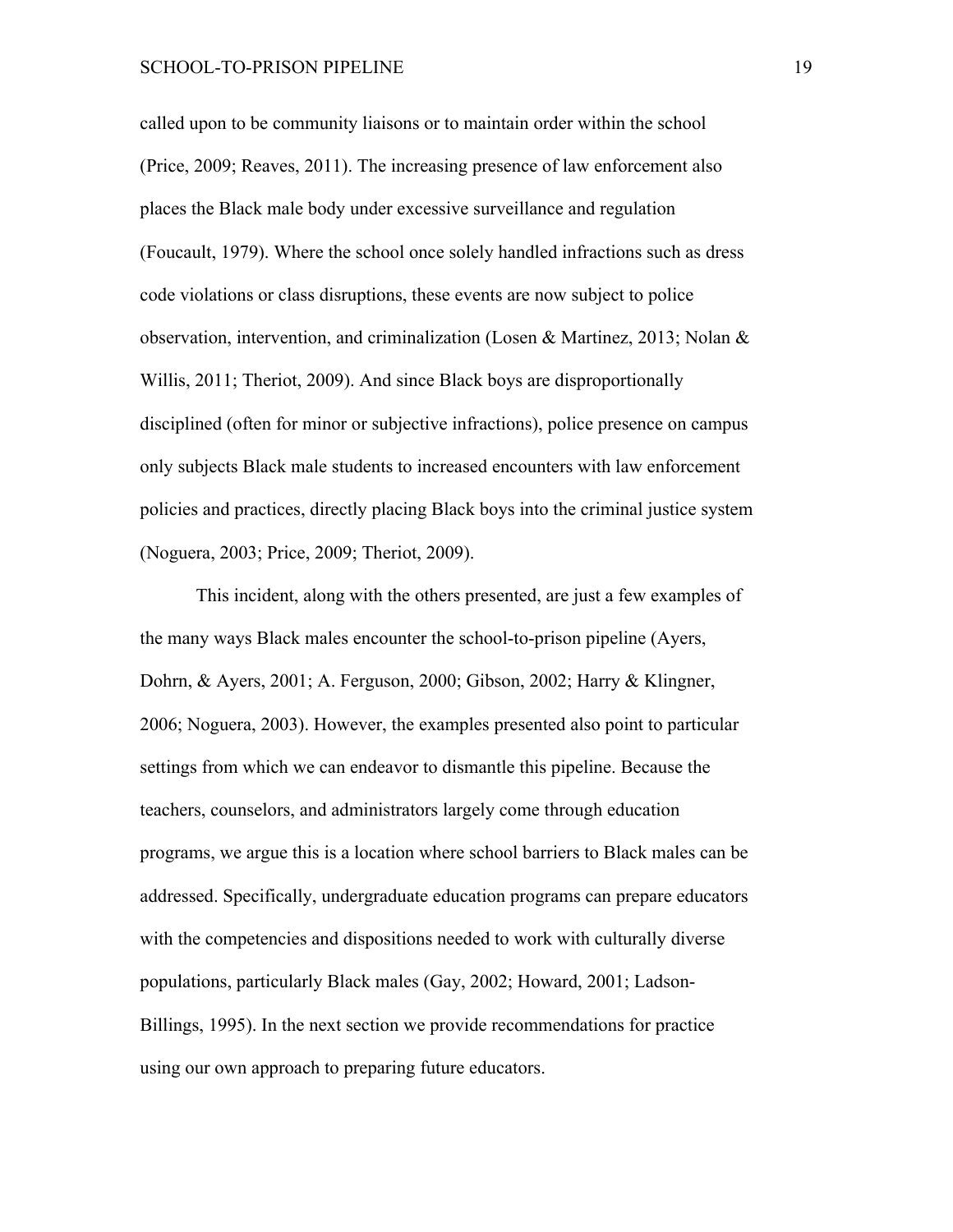#### **Integrated Educational Studies: Re-envisioning teacher and community education**

Dismantling the school-to-prison pipeline for Black males is a multifaceted problem requiring a comprehensive approach. As part of a larger ecology of the Black male experience, we understand that schools are one of many institutions and cultural formations that systematically marginalize Black males.. For this reason, we believe that educator preparation programs have a particular responsibility within this ecology and can be an important catalyst for change. This may be particularly true, since many of the individuals involved at the institutional level with Black males matriculate from college and universities. Our recommendations draw upon the work currently being conducted in our own educator preparation program as a model. We do not purport that the model we present is the definitive answer to addressing the school-to-prison pipeline, but instead should be seen as one of many approaches and environments from which solutions can be discovered. In our case, we focus on how an undergraduate education program can begin to equip future educators with the professional skills, cultural competencies, and dispositions needed to transform schools from prison pipelines to institutions of opportunity.

Like many colleges and schools of education, our student population is largely White, middle class and female, with intentions of working in traditional or nontraditional educational settings. Thus, these are individuals who may profoundly shape the social trajectory of Black male students through their work as educators in and around schools. When developing the program, we recognized an opportunity to change the way we as teacher educators defined education and consequently, the way we prepared educators. Through our work with parent groups, non-profit organizations, afterschool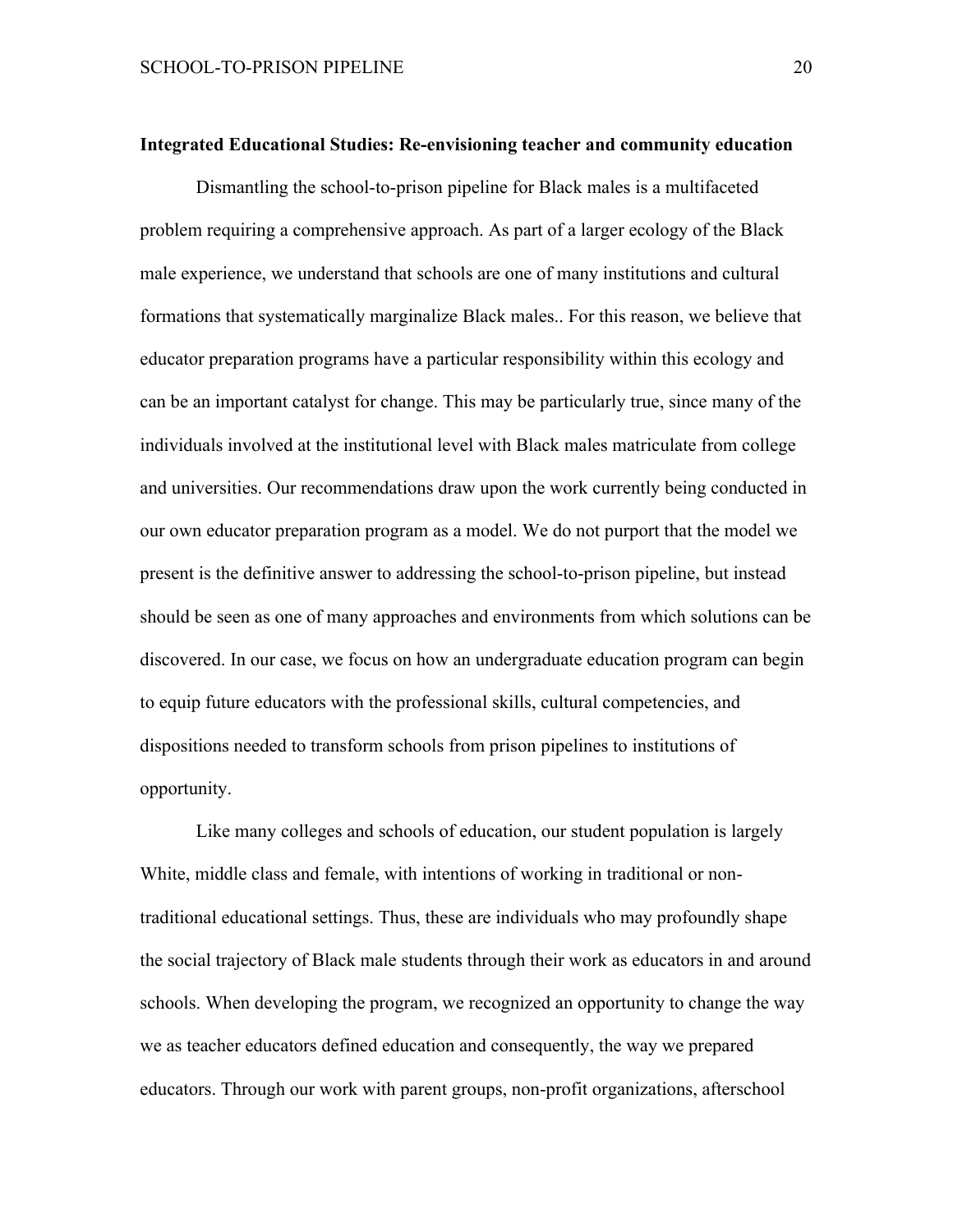#### SCHOOL-TO-PRISON PIPELINE 21

programs, social service agencies, and businesses, we began to see the interconnectedness between all these locations to schools, family, and children. If we are to truly impact the lives of children, we needed to broaden our sphere of influence.

We re-envisioned and undergraduate education program that would develop informed decision-makers and change agents both in schools and in the society at large. The new major, Integrated Educational Studies (IES), prepares students for careers in the field of education, broadly defined to include all aspects of traditional schooling, as well as education in community settings. Graduates of the program are equipped to pursue careers in traditional education settings, such as K-12 teaching, special education and disability services, and school counseling and psychology. They are also equipped to pursue other educational endeavors related to non-profit organizations, social entrepreneurship, business, and health care fields among other community education settings.

The curriculum combines challenging coursework with guided experiences in school or other community settings. The major is organized to address five key roles that educators need to acquire:

- 1) Leader and Change Agent The ability to discern the needs of others and use relevant information, skills, and abilities. Incorporates values to problem solve and promote development in guiding and supporting others.
- 2) Ethically Responsible Decision-Maker Engage in personal transformation in order to act as a catalyst for social transformation
- 3) Learner and Scholar Exhibit the methods, discipline, evidence, attainment and dissemination of knowledge.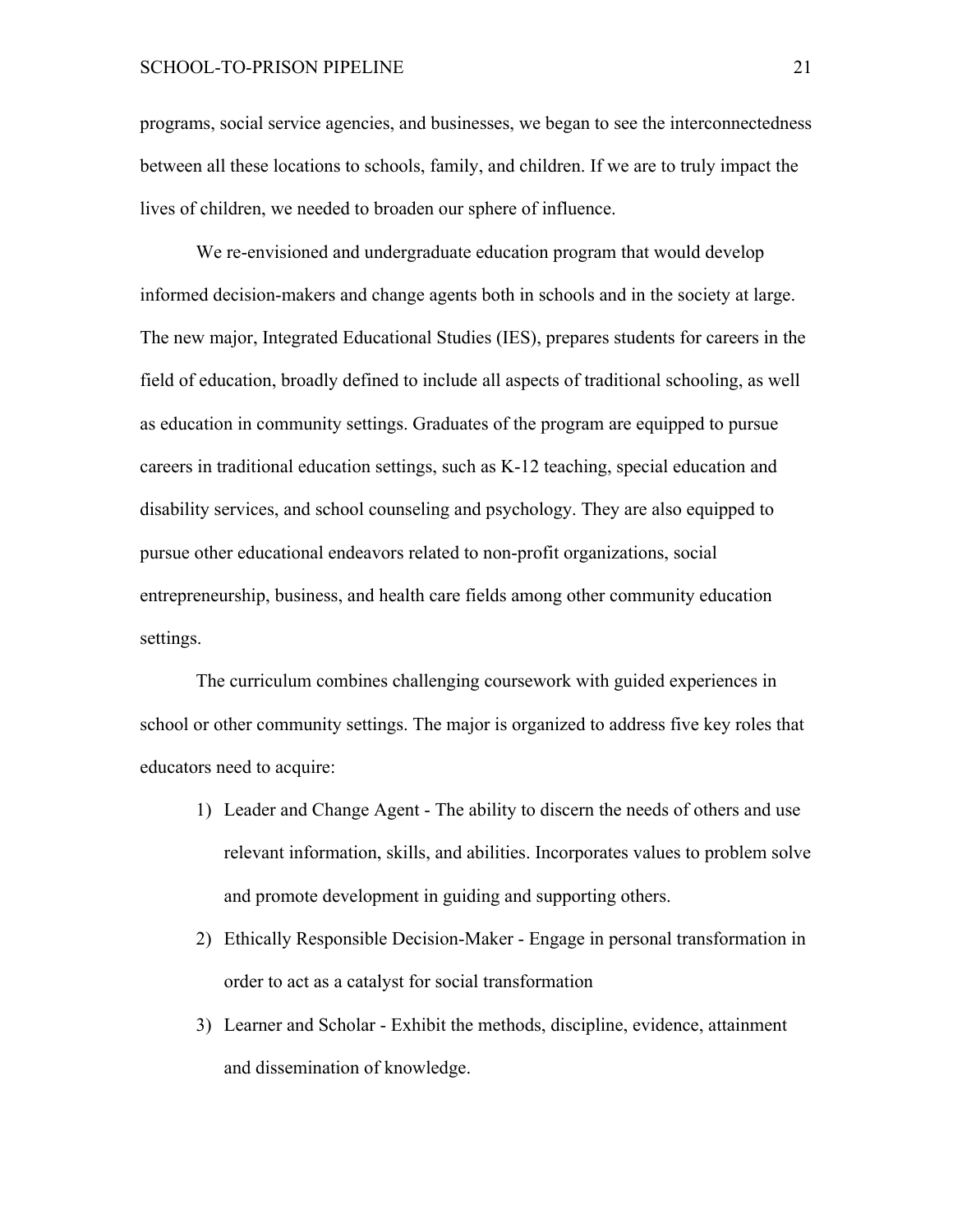- 4) Advocate for Inclusive and Supportive Communities The ability to consider multiple perspectives and demonstrate support or make informed recommendations publicly; and
- 5) Facilitator and Collaborator Explore opportunities for accepting assistance and being of service.

Assessments for acquisition of these roles are embedded into all core courses, coupled with a critically assessed culminating portfolio.

Upon admission into the program, students are immersed in coursework and field experiences that challenge their understanding of privilege, difference, culture, and social inequality. Students are constantly asked to reflect on their own identity, their personal biases, and their role in the maintenance or disruption of inequality. The embedded nature of this content into almost every course they take essentially makes it very difficult for a student to avoid this type of knowledge.

For example, during the first year of the program, students take a class titled "The social construction of difference," which explores the "social construction of race, class, gender, sexuality, and disability," and "how systems of stratification are formed, perpetuated, and interconnected through language and social institutions, such as schools, public policy, and media" (Catalog, 2012). In addition, students are expected to consider how they as individuals may play a transformative role in the construction of difference. The content of this course lays the groundwork for inquiry through the rest of the program as concepts and ideas are expanded upon in subsequent courses.

Moreover, students from majors across campus are able to access our courses. It's encouraging that our courses dealing specifically with critical issues regarding race, class,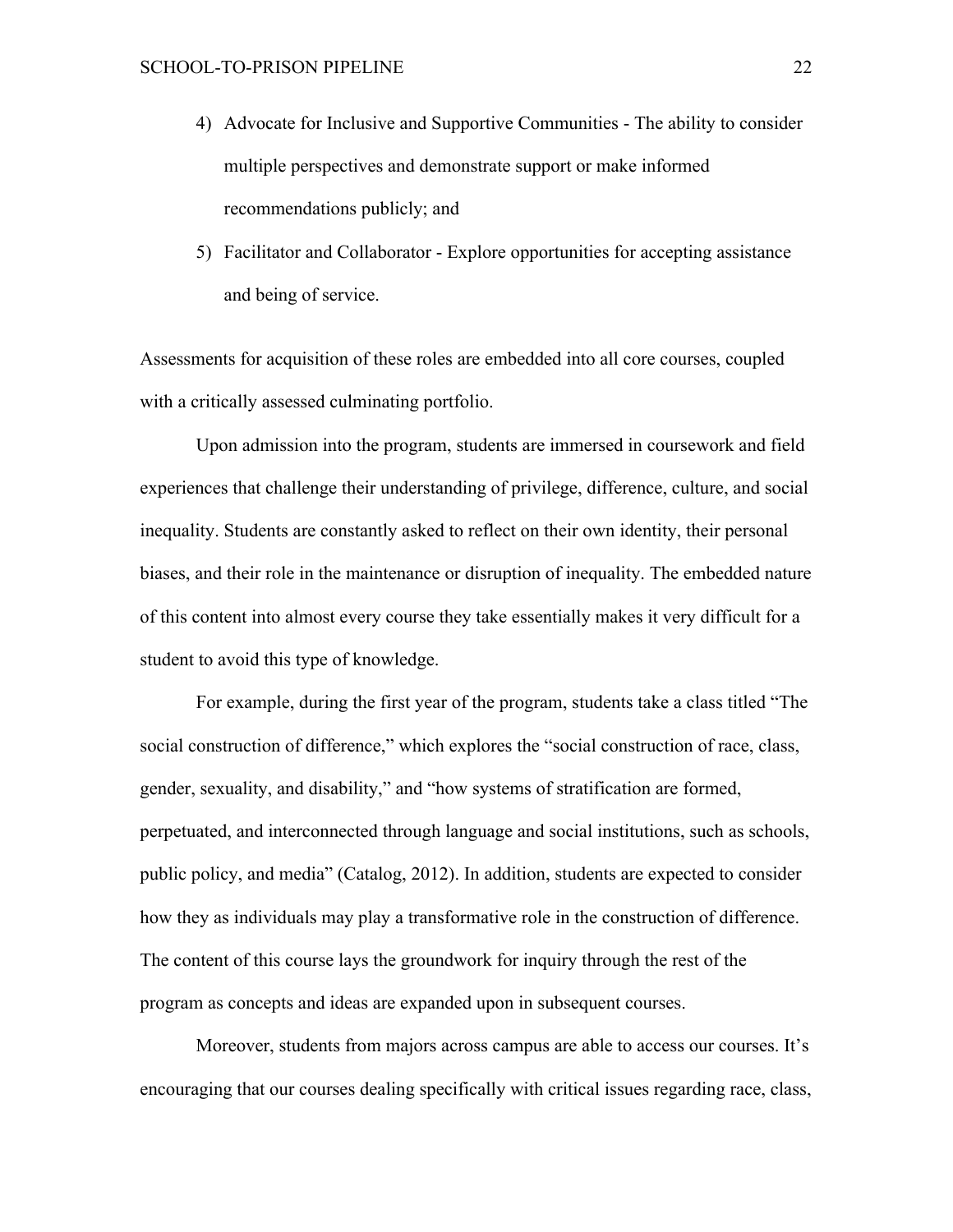gender and other identities are overwhelmingly enrolled with film, business, and political science majors in addition to the education majors. It is our intent that our program goes beyond simply preparing educators but also equipping those who may go on to work in media, policy, law, and business with the cultural competencies needed to work with or represent Black male youth.

Students actually enrolled in the IES major are also exposed to diverse field experiences where theory and practice meet. Working alongside professionals in culturally diverse public schools and community settings, students not only learn valuable professional skills, but they are also exposed to the cultural mores of the local communities. For example, students conduct field experiences in culturally diverse K-12 school settings including a university affiliated dual language school. In the different school settings, we ask our students to collect observation data on how school policies and practices might impact students of color, including how Black boys might be denied opportunities to learn or get excessively reprimanded. Many students work with a local urban community bookstore that provides a series of community education and arts based programs. In doing so, students learn how schools and communities can support each other in providing culturally relevant educational experiences. Other students conduct fieldwork with grass roots community engagement parent groups, or work with nonprofits that provide intra-group relations, community conflict resolution and police force cultural competence training.

When students conduct fieldwork in these settings, it also allows faculty to problematize the deficit views of culture the students may adopt or deduce from their observations. While drawing attention to the structural influences on culture, students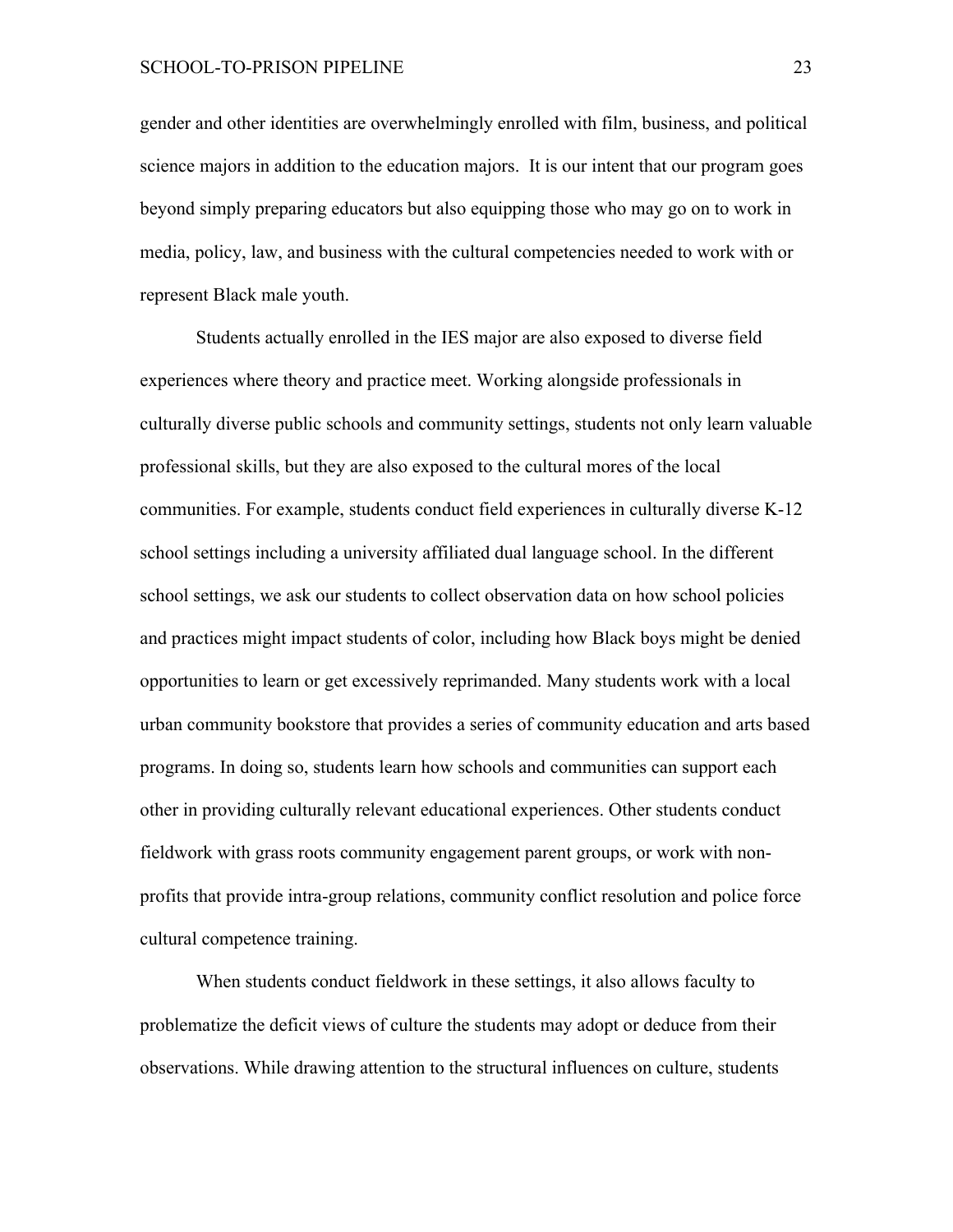also learn the value of identifying cultural assets and how community cultural wealth (Yosso, 2005) may be employed in their own teaching and leadership practices. Furthermore, considering the counter-stories presented in this paper about Black male schooling, the fieldwork experiences of IES majors, and the institutional actors they work with in these settings (e.g. teachers, parents, law enforcement, etc.) might present opportunities for social justice on behalf of Black males. In other words, we hope to prepare race conscious and social justice minded individuals who will be motivated to work collectively through their roles as institutional agents in dismantling the prison pipeline for Black males.

#### **Conclusion**

Since most educators will matriculate through education preparation programs, we've focused on these programs as potential sites of counter-hegemonic activity, where institutional agents can gain the capacity to become "powerbrokers" (Brayboy, 2005), acting intentionally in ways that disrupt stratifying school processes. In addition to developing a skilled workforce and a knowledgeable citizenry, schools are ideal sites for social transformation Thus, schools play an important role in the collective process of improving the life trajectories of Black males., Our focus on education programs must be understood within the larger ecology of the Black male experience. Schools are one of many institutions and cultural formations that interact and inform each other in ways that perpetuate inequality for Black males. Metaphorically speaking, if schools represent the scaffold for the pipeline, then communities, law enforcement, media, and public policy provide the bolts and steel that strengthen and entrench it. It will take a collective effort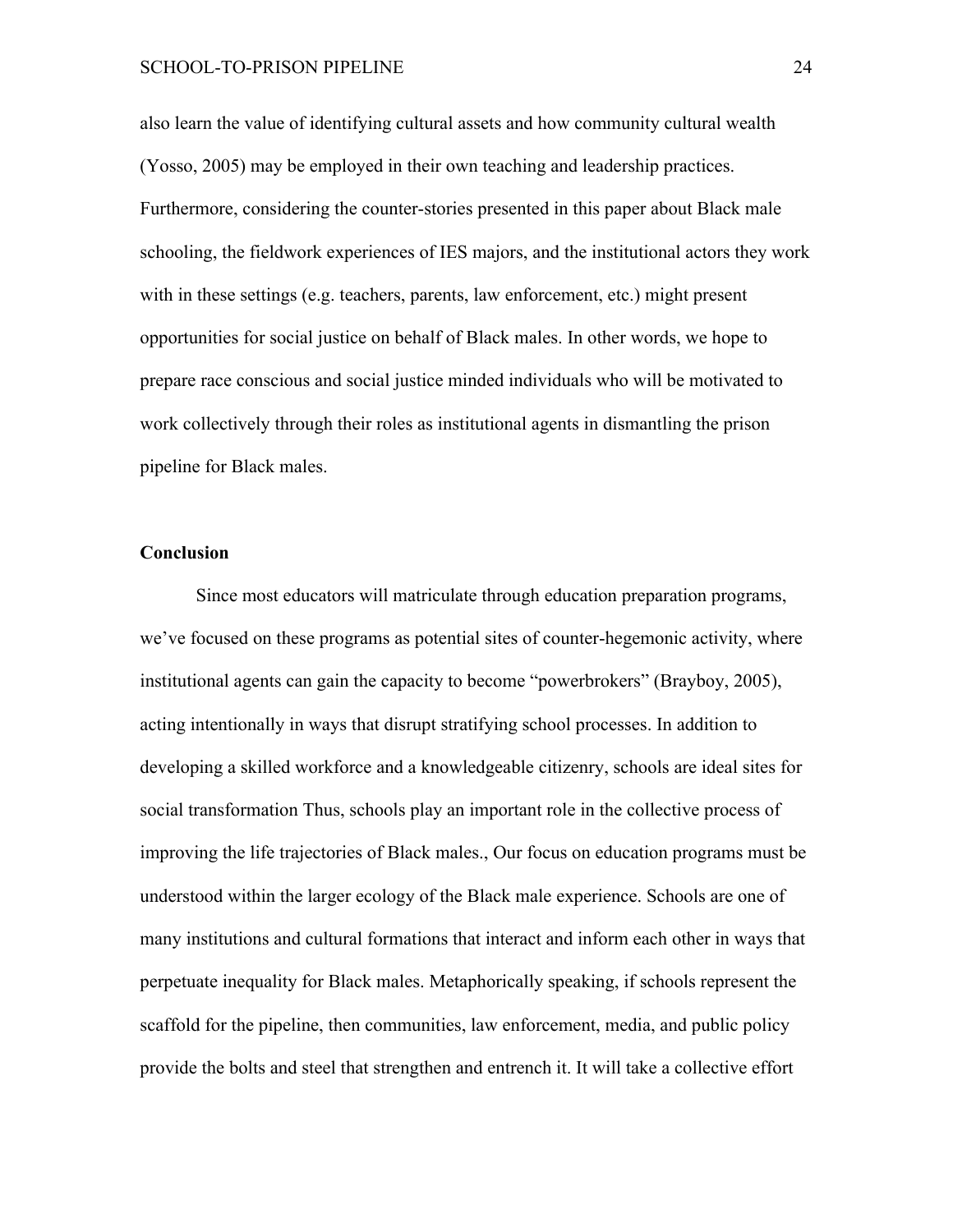to dismantle a pipeline that we as a society have collectively created, but schools, and the institutional brokers working within them, are positioned to be the catalyst for this change.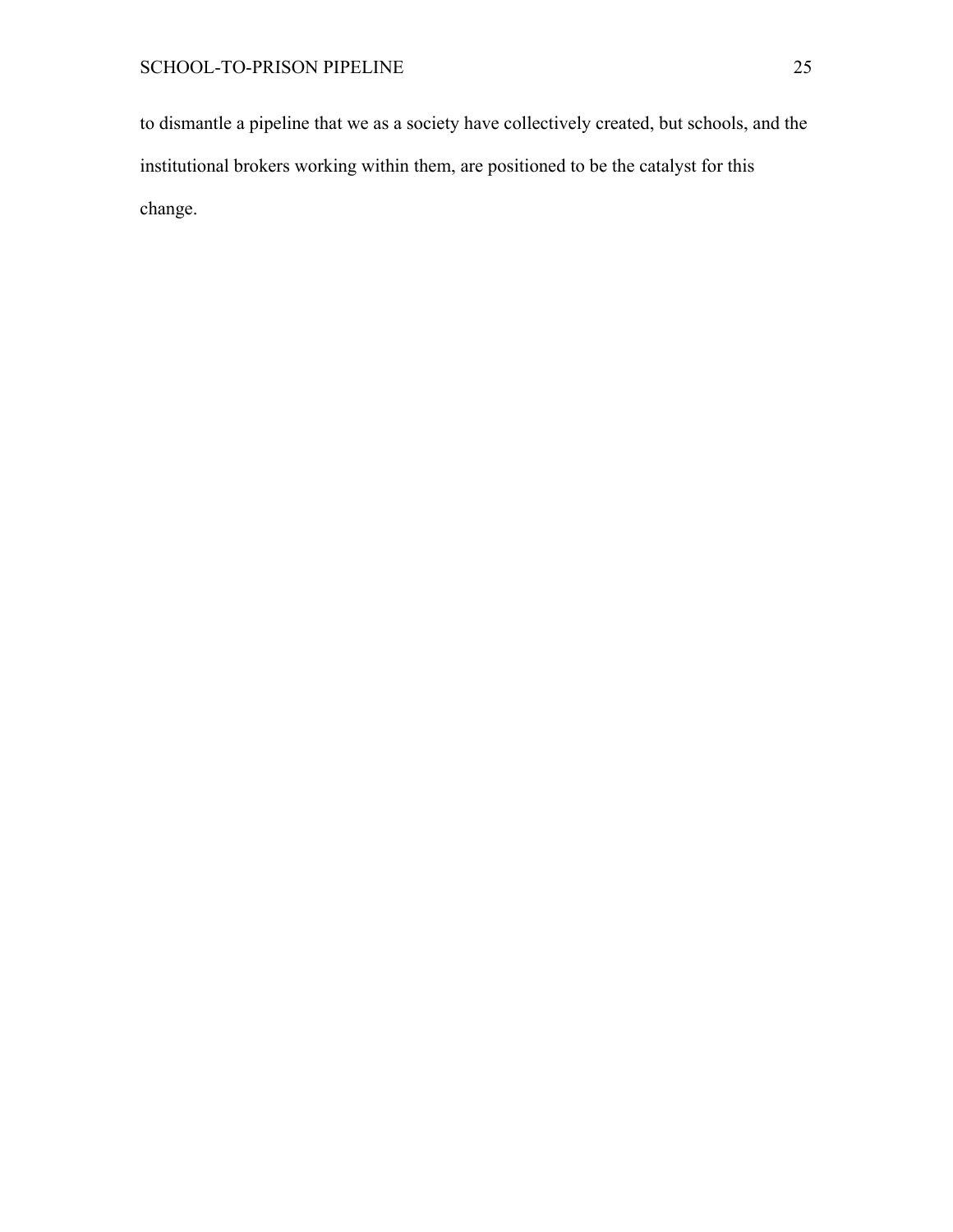#### **References**

- Allen, Q. (2010a). *Black middle-class males, their parents, and their teachers: A process of social reproduction through education.* Ph.D. Dissertation, Arizona State University, Tempe. Retrieved from http://proquest.umi.com/pqdlink?did=2037992971&Fmt=7&clientId=79356&RQ T=309&VName=PQD
- Allen, Q. (2010b). Racial microaggressions: The schooling experiences of black middleclass males in arizona's secondary schools. *Journal of African American Males in Education, 1*(2), 125-143.
- Allen, Q. (2013). "They think minority means lesser than": Black middle-class sons and fathers resisting microaggressions in the school. *Urban Education, 48*(2), 171- 197.
- Anyon, J. (1981). Social class and school knowledge. *Curriculum Inquiry, 11*(1), 3-42.
- Aud, S., Fox, M. A., & Kewal Ramani, A. (2010). Status and trends in the education of racial and ethnic minorities. Washington, DC: U.S. Departmen of Education,,National Center for Education Statistics.
- Ayers, W., Dohrn, B., & Ayers, R. (Eds.). (2001). *Zero tolerance: Resisting the drive for punishment in our schools*. New York: The New Press.
- Banks, W. M. (1978). Models of culture and school counselors: The predicament of black youth. *Anthropology & Education Quarterly, 9*(2), 137-147.
- Barrett, J. R., & Roediger, D. (2003). How white people became white. In J. F. Perea, R. Delgado, A. P. Harris & S. M. Wildman (Eds.), *Race and races: Cases and resources for a diverse america* (pp. 445 - 450). St. Paul, Minn: West Group.
- Beard, K. S., & Brown, K. M. (2008). Trusting schools to meet the academic needs of african-american students? Suburban mothers' perspectives. *International Journal of Qualitative Studies in Education, 21*(5), 471-485.
- Bell, D. (1992). *Faces at the bottom of the well: The permanence of racism*. New York: Basic Books.
- Bowles, S., & Gintis, H. (2002). Schooling in capitalist america revisited. *Sociology of Education, 75*(2), 1 - 18.
- Brayboy, B. M. J. (2005). Transformational resistance and social justice: American indians in ivy leagure universities. *Anthropology and Education Quarterly, 36*(3), 193-211.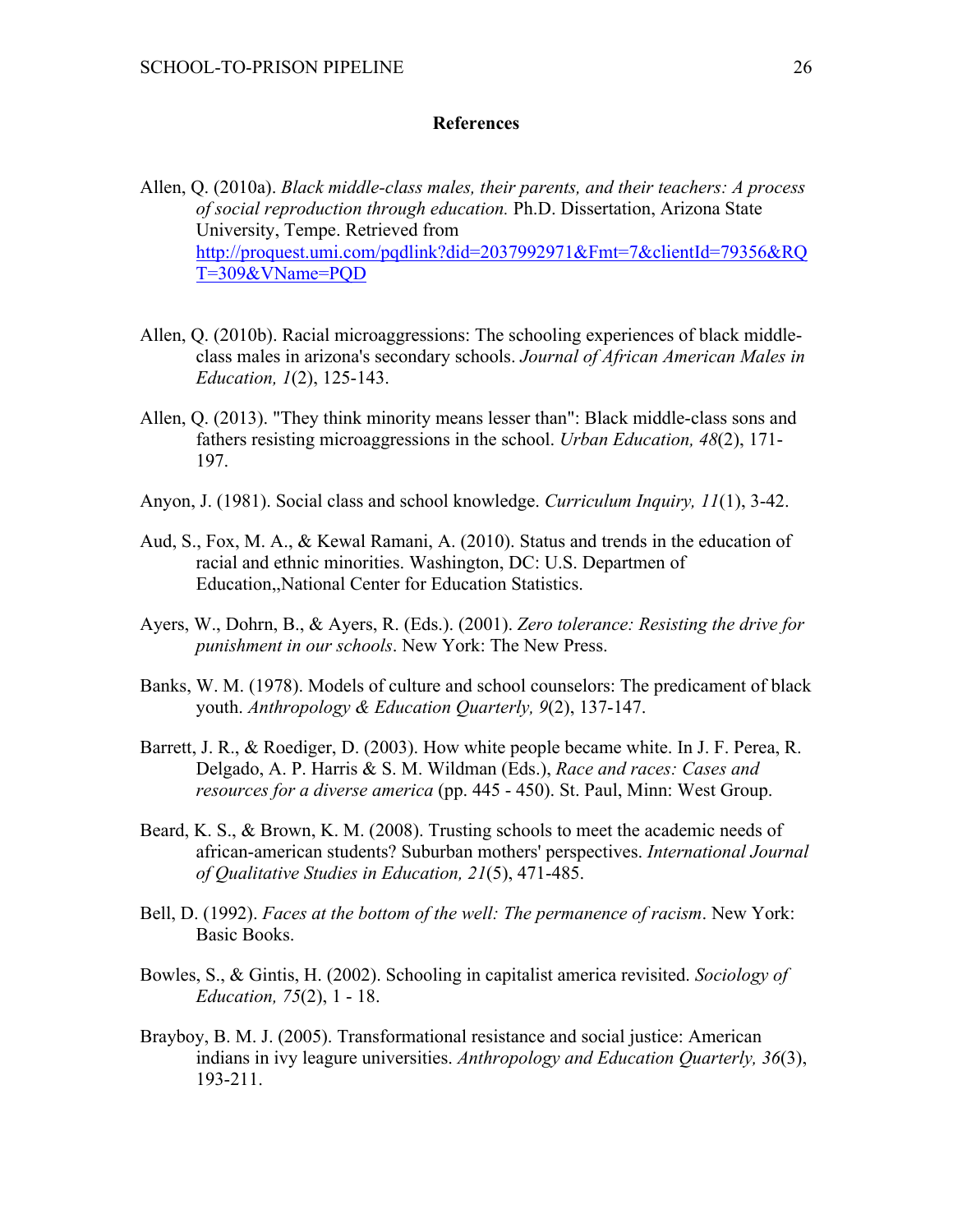- Catalog, U. (2012). 2012-2013 undergraduate catalog. In C. University (Ed.). Orange, CA.
- Catsambis, S. (1994). The path to math: Gender and racial-ethnic differences in mathematics participation from middle school to high school. *Sociology of Education, 67*(3), 199 - 216.
- Causey, V. E., Thomas, C. D., & J. Armento, B. (2000). Cultural diversity is basically a foreign term to me: The challenges of diversity for preservice teacher education. *Teaching and Teacher Education, 16*(1), 33-45. doi: http://dx.doi.org/10.1016/S0742-051X(99)00039-6
- Constantine, M. G., & Gushue, G. V. (2003). School counselors' ethnic tolerance attitudes and racism attitudes as predictors of thier multicultural case conceptualization of an immigrant student. *Journal of Counseling and Development, 81*(2), 185-190.
- Cooper, C. W. (2003). The detrimental impact of teacher bias: Lessons learned from the standpoint of african american mothers. *Teacher Education Quarterly, 30*(2), 101- 116.
- Coopersmith, J. (2009). Characteristics of public, private, and bureau of indian education elementary and secondary school teachers in the united states: Results from the 2007-08 schools and staffing survey (nces 2009-324). Washington, DC. : U.S. Department of Education, National Center for Education Statistics, Institute of Education Sciences.
- Council. (2009). Accreditation procedures manual and application. Alexandria, VA: Council for the Accreditation of Counseling and Related Educational Programs.
- Council, N. R. (2002). Minority students in special and gifted education. In M. S. Donovan & C. T. Cross (Eds.), *Committee on Minority Representation in Special Education, Division of Behavioral and Social Sciences and Education*. Washington, DC: National Academy Press.
- Crenshaw, K. (1993). Demarginalizing the intersection of race and sex: A black feminist critique of antidiscrimination doctrine, feminist theory, and antiracist politics. In D. K. Weisberg (Ed.), *Feminist legal theory* (pp. p. 383 - 395). Philadelphia: Temple University Press.
- Crenshaw, K., Gotanda, N., Peller, G., & Thomas, K. (Eds.). (1995). *Critical race theory: The key writings that formed the movement*. New York: The New Press.
- Darling-Hammond, L. (1994). Performance-based assessment and educational equity. *Harvard Educational Review, 64*(1), 5 - 30.
- Davis, J. E. (2003). Early schooling and academic achievement of african american males. *Urban Education, 38*(5), 515 - 537.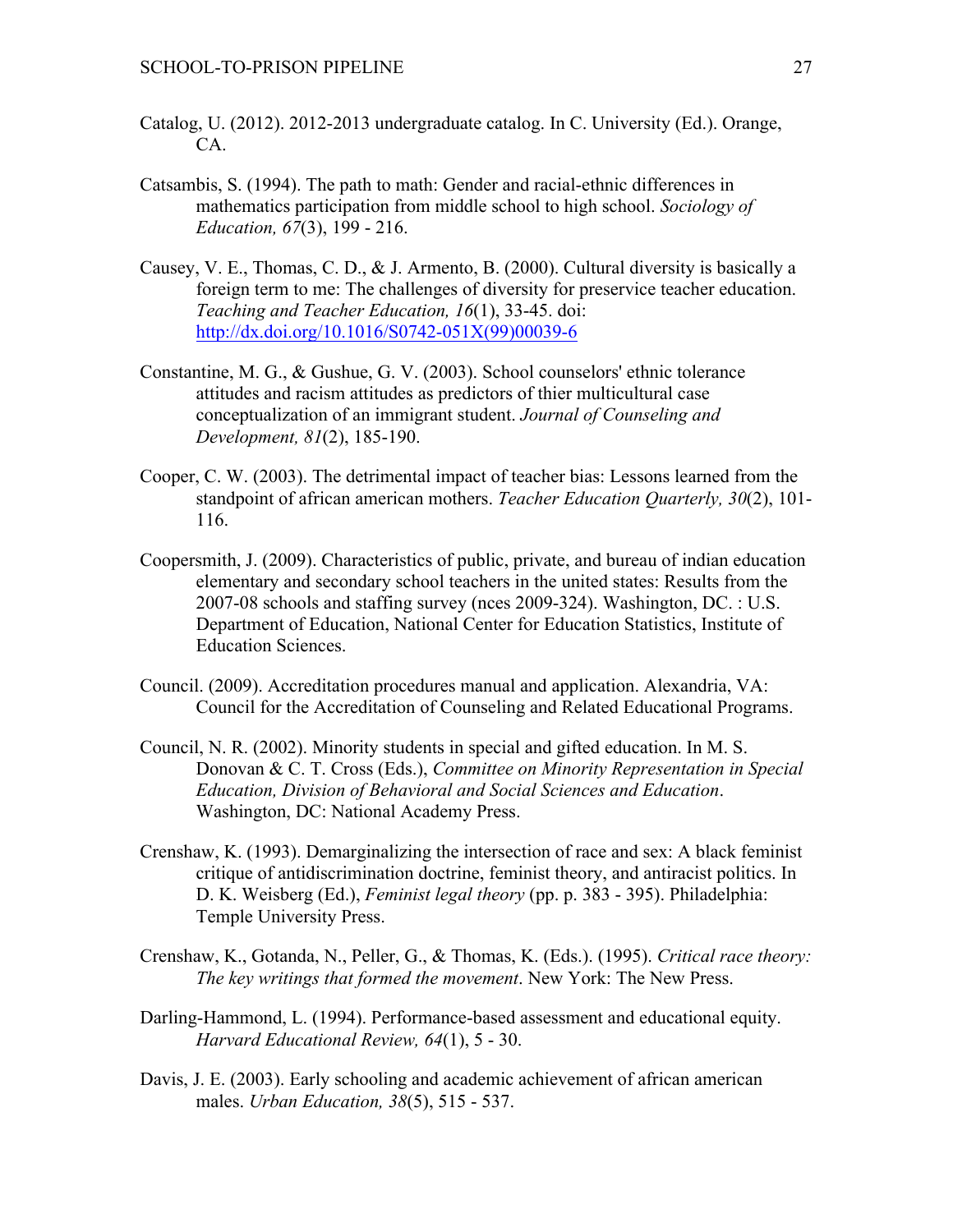- Delgado, R. (1991). Brewer's plea: Critical thoughts on common cause. *Vanderbilt Law Review, 44*(11), 1-13.
- Delgado, R. (1995). Legal storytelling: Storytelling for oppositionists and others: A plea for narrative. In R. Delgado (Ed.), *Critical race theory: The cutting edge* (pp. 64 - 74). Philadelphia: Temple University Press.
- Delgado, R., & Stefancic, J. (2001). *Critical race theory: An introduction*. New York: New York University Press.
- Delpit, L. (1995). *Other people's children: Cultural conflicts in the classroom*. New York New Press.
- Dixson, A. D., & Rousseau, C. K. (2006). Are we still not saved: Critical race theory in education ten yeas later. In A. D. Dixson & C. K. Rousseau (Eds.), *Critical race theory in education: All god's children got a song* (pp. 31-54). New York: Routledge.
- Erickson, F. (1975). Gatekeeping and the melting pot: Interaction in counseling encounters. *Harvard Educational Review, 45*(1), 44-70.
- Fanon, F. (1967). *Black skin, white masks*. New York: Grove Press.
- Fenning, P., & Rose, J. (2007). Overrepresentation of african american students in exclusionary discipline: The role of school policy. *Urban Education, 42*(6), 536- 559.
- Ferguson, A. (2000). *Bad boys: Public schools in the making of black masculinity*. Ann Arbor: The University of Michigan Press.
- Ferguson, R. (2005). Teachers' perceptions and expectations and the black-white test score gap. In O. S. Fashola (Ed.), *Educating african american males: Voices from the field* (pp. 79 - 128). Thousand Oaks, CA: Corwin Press.
- Fernandez, L. (2002). Telling stories about school: Using critical race and latino critical theories to document latina/latino education and resistance. *Qualitative Inquiry, 8*(1), 45-65.
- Ford, D. Y. (1998). The underrepresentation of minority students in gifted education: Problems and promises in recruitment and retention. *The Journal of Special Education, 32*(1), 4-14.
- Ford, D. Y., Grantham, T. C., & Whiting, G. W. (2008). Culturally and linguistically diverse students in gifted education: Recruitment and retention issues. *Exceptional Children, 74*(3), 289-306.

Foucault, M. (1979). *Discipline and punish* (A. Sheridan, Trans.). New York: Vintage.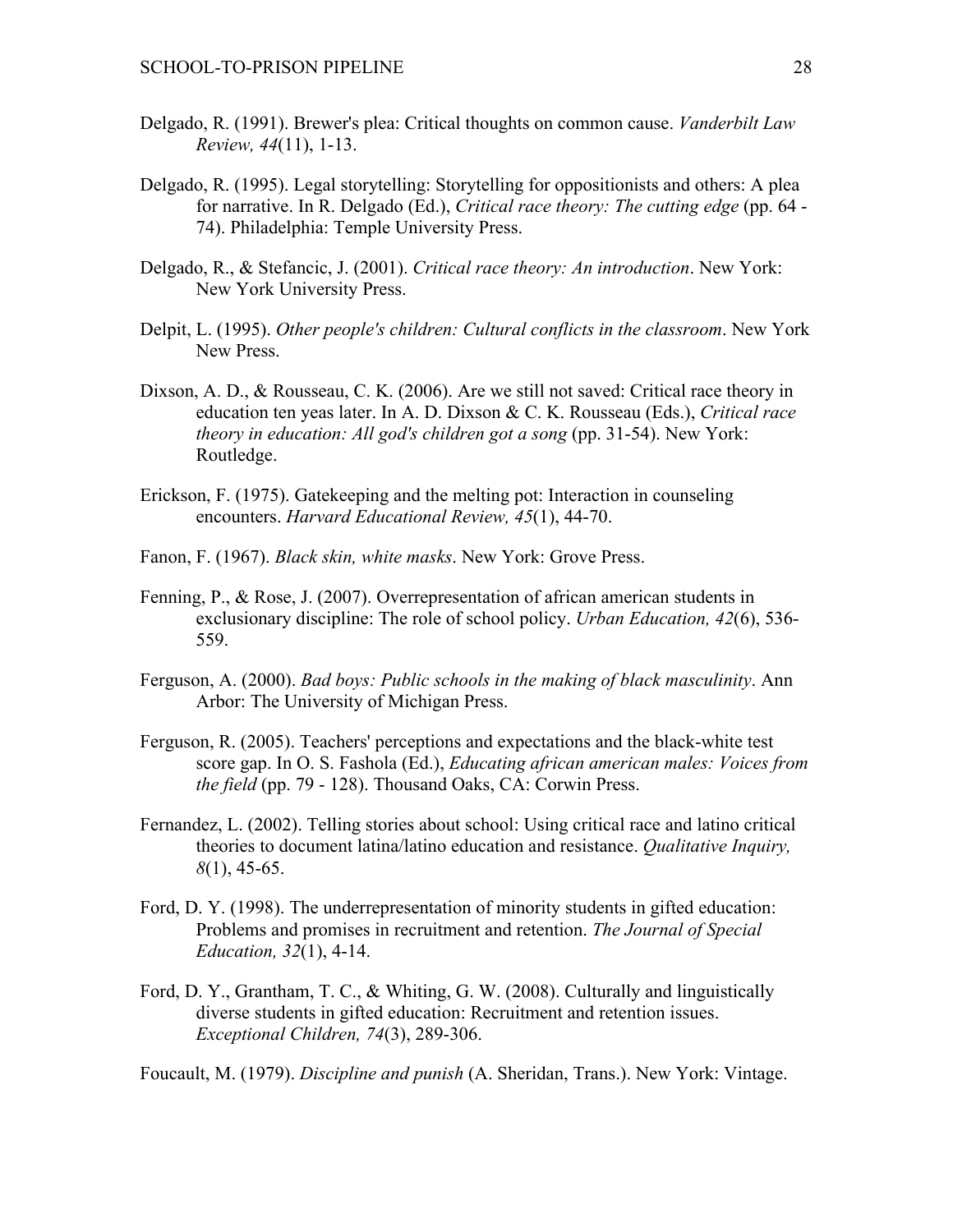- Gay, G. (2002). Preparing for culturally responsive teaching. *Journal of Teacher Education, 53*(2), 106-116.
- Gibson, C. (2002). *Being real: The student-teacher relationship and african-american male delinquency*. New York: LFB Scholarly Publishing.
- Grantham, T. C. (2004a). Multicultural mentoring to increase black male representation in gifted programs. *Gifted Child Quarterly, 48*(3), 232 - 245.
- Grantham, T. C. (2004b). Rocky jones: Case study of a high-achieving black male's motivation to participate in gifted classes. *Roeper Review, 26*(4), 208 - 215.
- Gregory, A., Skiba, R., & Noguera, P. (2010). The achievement gap and the discipline gap: Two sides of the same coin? *Educational Researcher, 39*(1), 59-68.
- Gregory, A., & Weinstein, R. S. (2008). The discipline gap and african americans: Defiance or cooperation in the high school classroom. *Journal of School Psychology, 46*(4), 455-475.
- Guerino, P., Harrison, P. M., & Sabol, W. (2011). Prisoners in 2010. Washington, DC: Bureau of Justice Statistics.
- Harper, S. R., & Davis III, C. H. F. (2012). They (don't) care about education: A counternarrative on black male students' responses to inequitable schooling. *Educational Foundations, 26*(1), 103-120.
- Harris, C. I. (1993). Whiteness as property. *Harvard Law Review, 106*(8), 1707-1791.
- Harry, B., & Klingner, J. (2006). *Why are so many minority students in special education? Understanding race and disability in schools*. New York: Teachers College Press.
- Herrnstein, R. J., & Murray, C. (1994). *The bell curve: Intelligence and class structure in american life*. New York, NY: Free Press.
- Hoffman, K., Llagas, C., & Snyder, T. D. (2003). Status and trends in the education of blacks. Washington, D.C.: US Department of Education, National Center for Educational Statistics.
- Holcomb-McCoy, C., & Day-Vines, N. L. (2004). Exploring school counselor multicultural competence: A multidimensional concept. *Measurement and Evaluation in Counseling and Development, 37*(3).
- hooks, b. (1995). Transformative pedagogy and multiculturalism. In T. Perry & J. W. Fraser (Eds.), *Freedom's plow: Teaching in the multicultural classroom* (pp. 91- 98). New York, NY: Routledge.

hooks, b. (2003). *We real cool: Black men and masculinity*. New York: Routledge.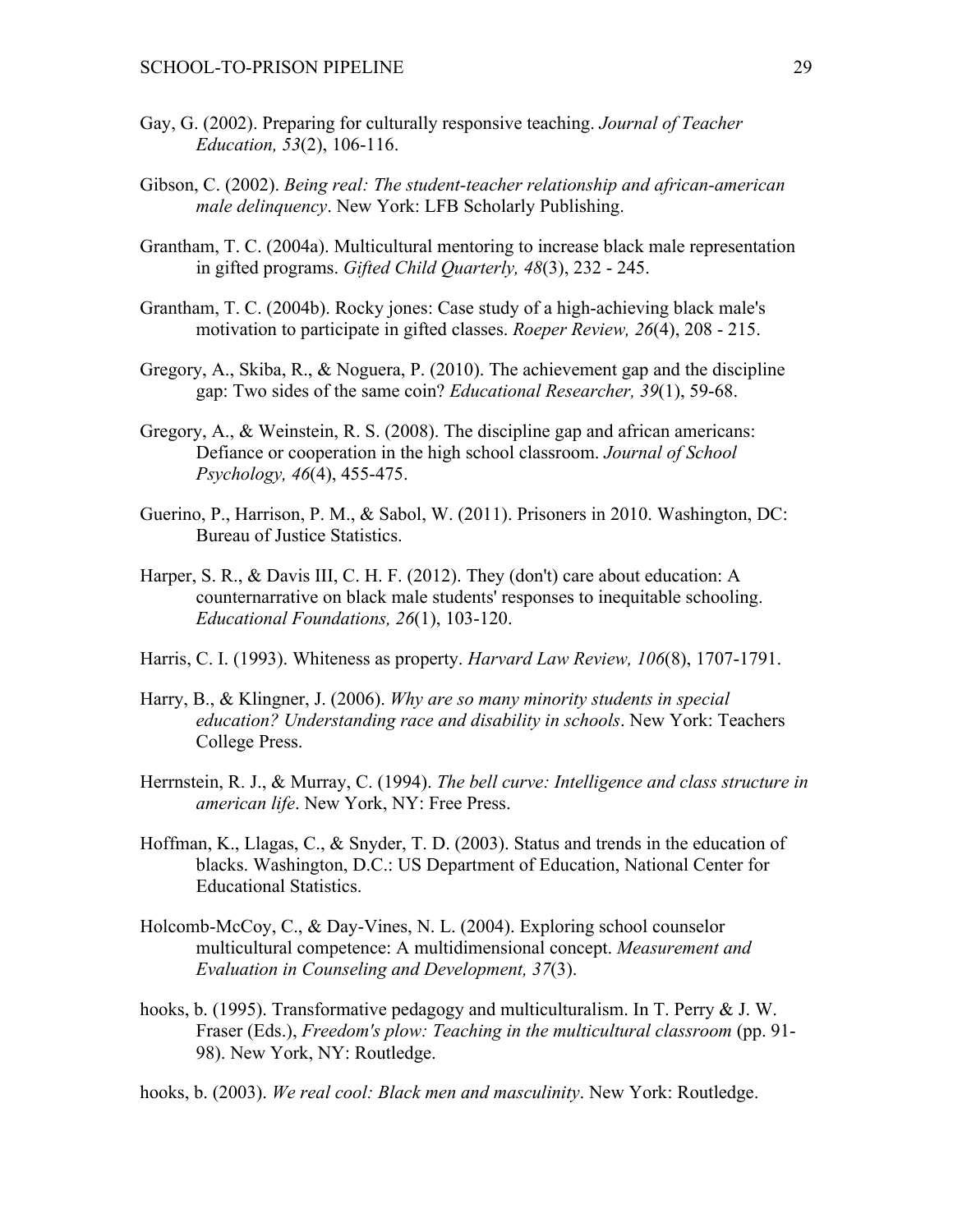- Horkheimer, M. (1972). *Critical theory: Selected essays* (M. J. O. C. a. others, Trans.). New York: Herder and Herder.
- Howard, T. C. (2001). Powerful pedagogy for african-american students: A case of four teachers. *Urban Education, 36*(2), 179 - 202.
- Howard, T. C., & Reynolds, R. (2008). Examining parent involvement in reversing the underachievement of african american students in middle-class schools. *Educational Foundations, 22*(1-2), 79-98.
- Hrabowski III, F. A., Maton, K. I., & Greif, G. L. (1998). *Beating the odds: Raising academically successful african american males*. New York: Oxford University Press.
- Ladson-Billings, G. (1995). Toward a theory of culturally relevant pedagogy. *American Educational Research Journal, 32*(3), 465 - 491.
- Ladson-Billings, G. (1996). Silences as weapons: Challenges of a black professor teaching white students. *Theory into Practice, 35*(2), 79-85.
- Ladson-Billings, G., & Tate IV, W. F. (1995). Toward a critical race theory of education. *Teachers College Record, 97*(1), 47 - 68.
- Lareau, A., & Horvat, E. M. (1999). Moments of social inclusion and exclusion: Race, class, and cultural capital in family-school relationships. *Sociology of Education, 72*(1), 37-53.
- Linnehan, F., Weer, C. H., & Stonely, P. (2011). High school guidance counselor recommendations: The role of student race, socioeconomic status, and academic performance. *Journal of Applied Social Psychology, 41*(3), 536-558.
- Losen, D. J. (2011). Discipline policies, successful schools, and racial justice. Retrieved from http://nepc.colorado.edu/publication/disciplinepolicieshttp://nepc.colorado.edu/publication/discipline-policies
- Losen, D. J., & Martinez, T. E. (2013). Out of school & off track: The overuse of suspensions in american middle and high schools The Center for Civil Rights Remedies.
- Lynn, M., Bacon, J. N., Totten, T. L., Bridges, T. L., & Jennings, M. E. (2010). Examining teachers' beliefs about african american male students in a lowperforming high school in an african american school district. *Teachers College Record, 112*(1), 289-330.
- Matsuda, M. J., Lawrence III, C. R., Delgado, R., & Crenshaw, K. W. (Eds.). (1993). *Words that wound: Critical race theory, assaultive speech, and the first amendment*. Boulder, CO: Westview Press.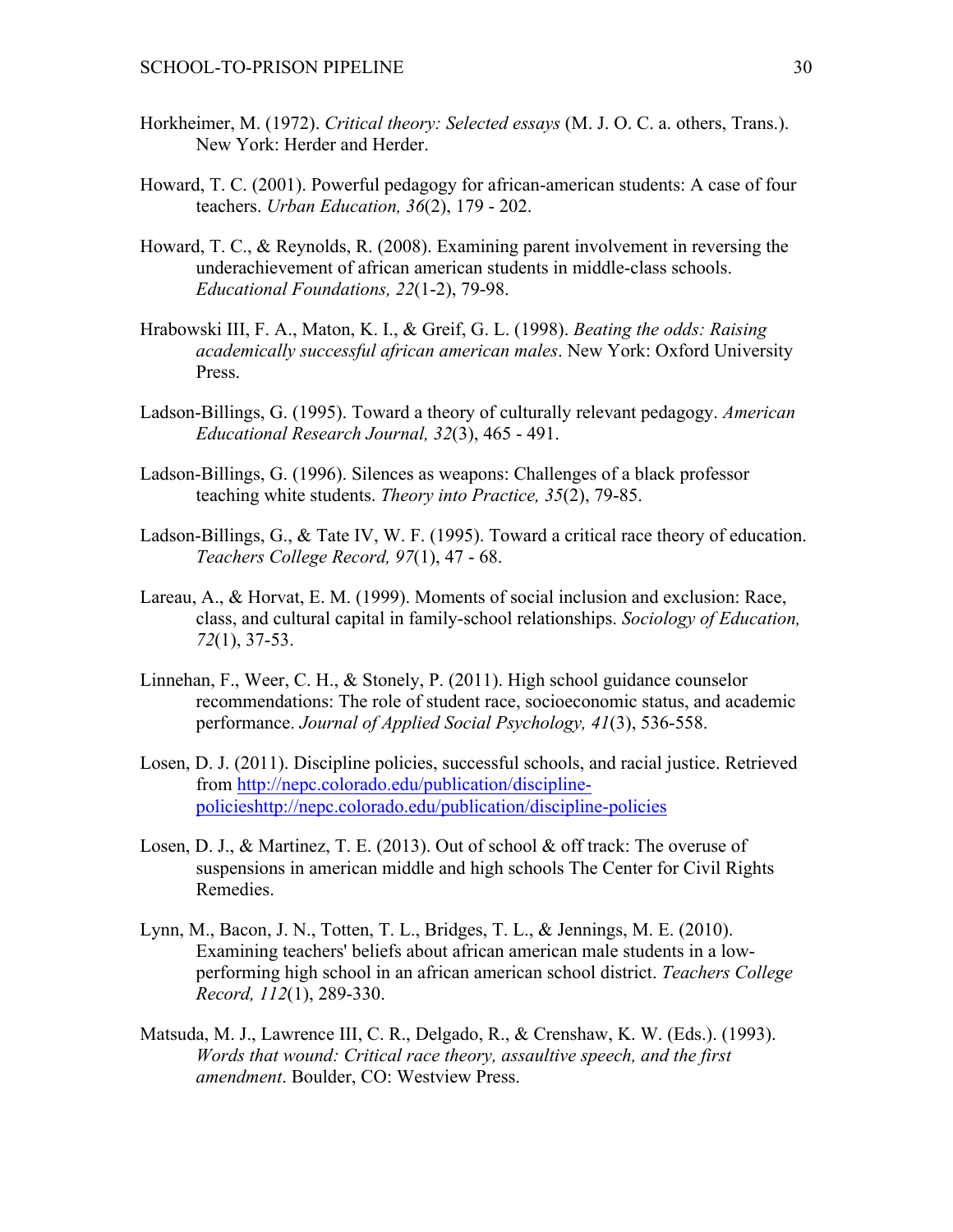- Melnick, S. L., & Zeichner, K. (1995). Teacher education for cultural diversity: Enhancing the capacity of teacher education institutions to address diversity issues.: National Center for Research on Teacher Learning.
- Mickelson, R. A. (2001). Subverting *swann*: First and second generation segregation in the charlotte-mecklenburg school system. *American Educational Research Journal, 38*(2), 215-252.
- Milner IV, H. R. (2005). Stability and change in u.S. Prospective teachers' beliefs and decisions about diversity and learning to teach. *Teaching and Teacher Education, 21*(7), 767-786. doi: 10.1016/j.tate.2005.05.010
- Milner IV, H. R. (2008). Critical race theory and interest convergence as analytic tools in teacher education policies and practices. *Journal of Teacher Education, 59*(4), 332-346.
- Mitchell, K. (2013). Race, difference, meritocracy, and english: Majoritarian stories in the education of secondary multilingual learners. *RACE ETHNICITY AND EDUCATION, 16*(3), 339-364.
- Monroe, C. R. (2005). Why are "bad boys" always black? Causes of disproportionality in school discipline and recommendations for change. *The Clearing House, 79*(1), 45-50.
- Nicholson-Crotty, S., Birchmeier, Z., & Valentine, D. (2009). Exploring the impact of school discipline on racial disproportion in the juvenile justice system. [Article]. *Social Science Quarterly (Wiley-Blackwell), 90*(4), 1003-1018. doi: 10.1111/j.1540-6237.2009.00674.x
- Noguera, P. A. (2003). Schools, prisons, and social implications of punishment: Rethinking disciplinary practices. *Theory Into Practice, 42*(4), 341 - 350.
- Nolan, K., & Willis, P. (2011) Police in the hallways: Discipline in an urban high school. Minneapolis; London: University of Minnesota Press.
- Oakes, J. (2005). *Keeping track: How schools structure inequality*. New Haven, CT: Yale University Press.
- Oliver, M. L., & Shapiro, T. M. (2010). Race, wealth, and equality. In M. Adams (Ed.), *Readings for diversity and social justice* (2 ed., pp. 162-169). New York, NY: Routledge.
- Orfield, G., & Lee, C. (2007a). Historic reversals, accelerating resegregation, and the need for new integration strategies. Los Angeles, CA: The Civil Rights Project.
- Orfield, G., & Lee, C. (2007b). Historic reversals, accelerating resegregation, and the need for new intergration strategies: UCLA Civil Rights Project.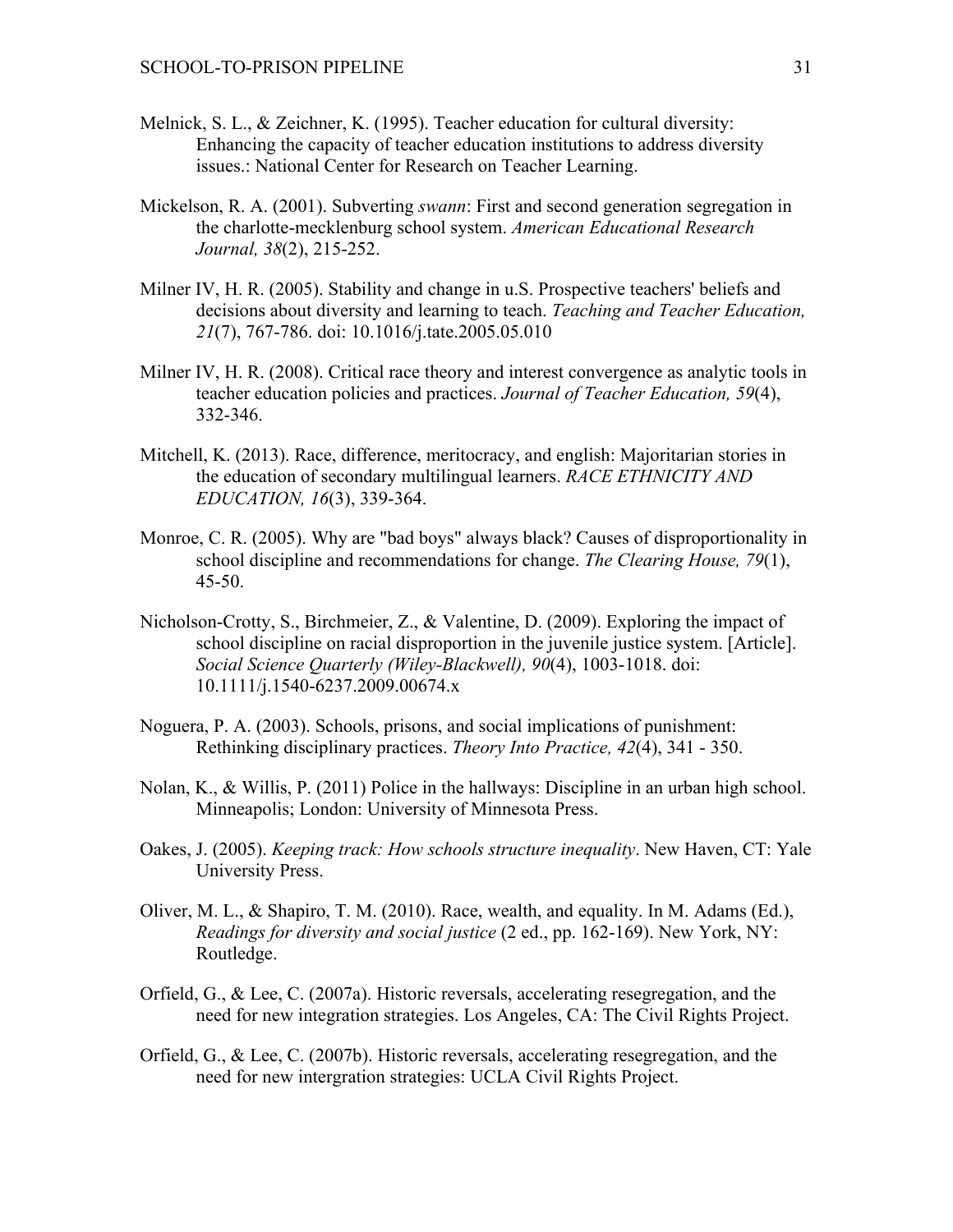- Pettit, B., & Western, B. (2004). Mass imprisonment and the life course: Race and class inequality in u.S. Incarceration. *American Sociological Review, 69*(2), 151-169. doi: 10.1177/000312240406900201
- Price, P. (2009). When is a police officer an officer of the law?: The status of police officers in schools*,* 541.
- Raible, J., & Irizarry, J. G. (2010). Redirecting the teacher's gaze: Teacher education, youth surveillance and the school-to-prison pipeline. *Teaching and Teacher Education, 26*(5), 1196-1203.
- Rashid, H. M. (2009). From brilliant baby to child placed at risk: The perilous path of african american boys in early childhood education*,* 347.
- Reaves, B. (2011). *Census of state and local law enforcement agencies, 2008*. Washington, DC: U.S. Department of Justice Retrieved from http://www.bjs.gov/index.cfm?ty=pbdetail&iid=2216.
- Sampson, R. J. (1987). Urban black violence: The effect of male joblessness and family disruption*,* 348.
- Skiba, R. (2001). When is disproportionality discrimination? The overrepresentation of black students in school suspension. In W. Ayers, B. Dohrn & R. Ayers (Eds.), *Zeo tolerance: Resisting the drive for punishment in our schools* (pp. 176 - 187). New York: New Press.
- Solorzano, D. G. (1997). Images and words that wound: Critical race theory, racial stereotyping, and teacher education. *Teacher Education Quarterly, 24*(3), 5 - 19.
- Solorzano, D. G. (1998). Critical race theory, race and gender microaggressions, and the experience of chicana and chicano scholars. *International Journal of Qualitative Studies in Education, 11*(1), 121 - 136.
- Solorzano, D. G., & Bernal, D. D. (2001). Examining transformational resistance through a critical race and latcrit theory framework: Chicana and chicano students in an urban context. *Urban Education, 36*(3), 308-342.
- Solorzano, D. G., & Yosso, T. J. (2009). Critical race methodology: Counter-storytelling as an analytical framework for educational research. In E. Taylor, D. Gillborn & G. Ladson-Billings (Eds.), *Foundations of critical race theory in education* (pp. 131-147). New York, NY: Routledge.
- Sue, D. W., Arredondo, P., & McDavis, R. J. (1992). Multicultural counseling competencies and standards: A call to the profession. *Journal of Counseling and Development, 70*(4), 477-486.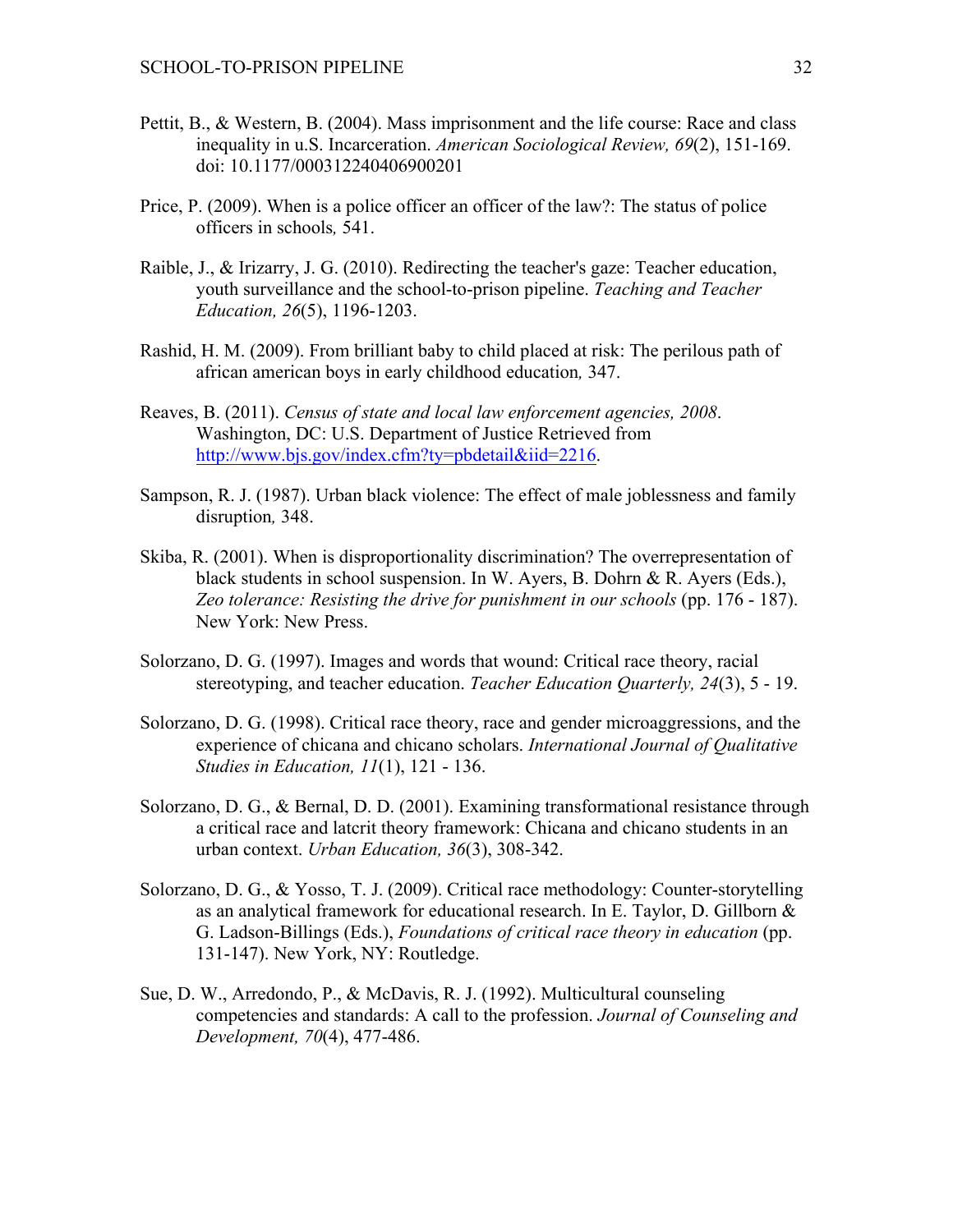- Sum, A., Khatiwada, I., & McLaughlin, J. (2009). The consequences of dropping out of high school: Joblessness and jailing for high school dropouts and the high cost for taxpayers: Center for Labor Market Studies Publications.
- Swain, A., & Noblit, G. (2011). Education in a punitive society: An introduction. [Article]. *Urban Review, 43*(4), 465-475. doi: 10.1007/s11256-011-0186-x
- Tab, E. D. (2007). Characteristics of schools, districts, teachers, principals, and school libraries in the united states: 2003-04. Washington, DC: National Center for Education Statistics
- Theriot, M. T. (2009). School resource officers and the criminalization of student behavior*,* 280.
- U.S. Department of Labor. (2013). *Employment situation*. Washington, DC: Bureau of Labor Statistics Retrieved from http://www.bls.gov/bls/newsrels.htm - OEUS.
- van den Bergh, L., Denessen, E., Hornstra, L., Voeten, M., & Holland, R. W. (2010). The implicit prejudiced attitudes of teachers: Relations to teacher expectations and the ethnic achievement gap. *American Educational Research Journal, 47*(2), 497- 527.
- Vavrus, M. J. (2002). *Transforming the multicultural education of teachers.* New York, NY: Teachers College Press.
- Vincent, C., Rollock, N., Ball, S., & Gillborn, D. (2012). The educational strategies of the black middle classes. In M. Richter & S. Andresen (Eds.), *The politicization of parenthood : Shifting private and public responsibilities in education and child rearing* (Vol. 5, pp. 139-152). London and New York: Springer.
- Wald, J., & Losen, D. J. (2003). Defining and redirecting a school-to-prison pipeline. [Article]. *New Directions for Youth Development, 2003*(99), 9-15.
- Watson, D. (2011). "Urban, but not too urban": Unpacking teachers' desires to teach urban students. *Journal of Teacher Education, 62*(1), 23-34.
- White-Smith, K. A. (2012a). Beyond instructional leadership: The lived experiences of principals in successful urban schools. *Journal of School Leadership, 22*(1), 6-25.
- White-Smith, K. A. (2012b). The struggle for identity in a teacher community. In E. R. Hollins (Ed.), *Learning to teach in urban schools : The transition from preparation to practice / etta r. Hollins* (pp. 63-82). New York, NY: Routledge.
- Wiggins, R. A., Follo, E. J., & Eberly, M. B. (2007). The impact of a field immersion program on pre-service teachers' attitudes toward teaching in culturally diverse classrooms. *Teaching and Teacher Education, 23*(5), 653-663. doi: http://dx.doi.org/10.1016/j.tate.2007.02.007